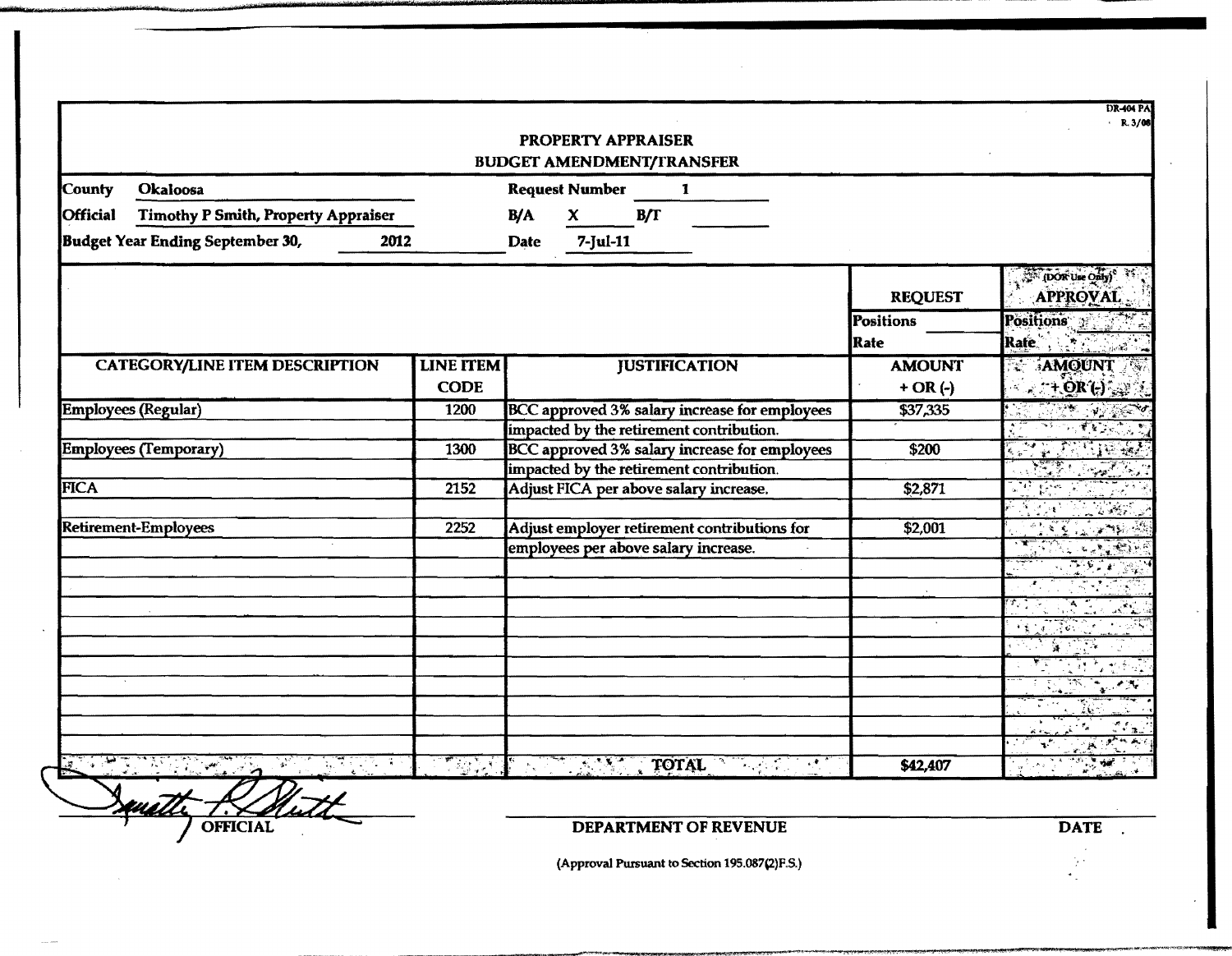DR-484<br>R. 1/11

**OKALOOSA** 

 $\sim 100$  km s  $^{-1}$ 

 $\bullet$ 

### PROPERTY APPRAISER'S **SUMMARY** OF THE 2011-12 BUDGET BY **APPROPRIATION** CATEGORY

611/2011

**COUNTY** 

|                                                           |                                |                          |                                 |                           |                      |              |                                             |               | <b>EXHIBIT A</b>     |
|-----------------------------------------------------------|--------------------------------|--------------------------|---------------------------------|---------------------------|----------------------|--------------|---------------------------------------------|---------------|----------------------|
|                                                           | <b>ACTUAL</b>                  | <b>APPROVED</b>          | <b>ACTUAL</b>                   |                           | (INCREASE/(DECREASE) |              |                                             |               | (INCREASE/(DECREASE) |
| <b>APPROPRIATION CATEGORY</b>                             | <b>EXPENDITURES</b><br>2009-10 | <b>BUDGET</b><br>2010-11 | <b>EXPENDITURES</b><br>03/31/11 | <b>REQUEST</b><br>2011-12 | <b>AMOUNT</b>        | %            | <b>AMOUNT</b><br><b>APPROVED</b><br>2011-12 | <b>AMOUNT</b> | %                    |
| (1)                                                       | (2)                            | (3)                      | (4)                             | (5)                       | (6)                  | (6a)         | (7)                                         | (3)           | (8a)                 |
| <b>PERSONAL SERVICES</b><br>(Sch. 1-1A)                   | \$2,450,226                    | \$2,485,761              | \$1,153,586                     | \$2,436,709               | ( \$49,052]          | $-1.97%$     |                                             |               |                      |
| <b>OPERATING EXPENSES</b><br>(Sch. II)                    | \$450,110                      | \$507,505                | \$248,554                       | \$469,077                 | ( \$38, 428)         | $-7.57%$     |                                             |               |                      |
| <b>OPERATING CAPITAL</b><br><b>OUTLAY</b><br>$(Sch.$ III) | \$55,141                       | \$30,000                 | \$0                             | \$0                       | ( \$30,000]          | $-100.00%$   |                                             |               |                      |
| <b>NON-OPERATING</b><br>(Sch. IV)                         |                                | \$5,000                  |                                 | \$5,000                   | \$0                  | 0.00%        |                                             |               |                      |
| <b>TOTAL EXPENDITURES</b>                                 | \$2,955,477                    | \$3,028,266              | \$1,402,140                     | \$2,910,786               | ( \$117,480)         | $-3,88%$     |                                             |               |                      |
|                                                           |                                |                          |                                 |                           |                      |              |                                             |               |                      |
| <b>NUMBER OF POSITIONS</b>                                | 39                             | 39                       |                                 | 39                        | $\mathbf 0$          | 0.00%        |                                             |               |                      |
|                                                           |                                |                          |                                 |                           | $COL (5)-(3)$        | COL(6) / (3) |                                             |               |                      |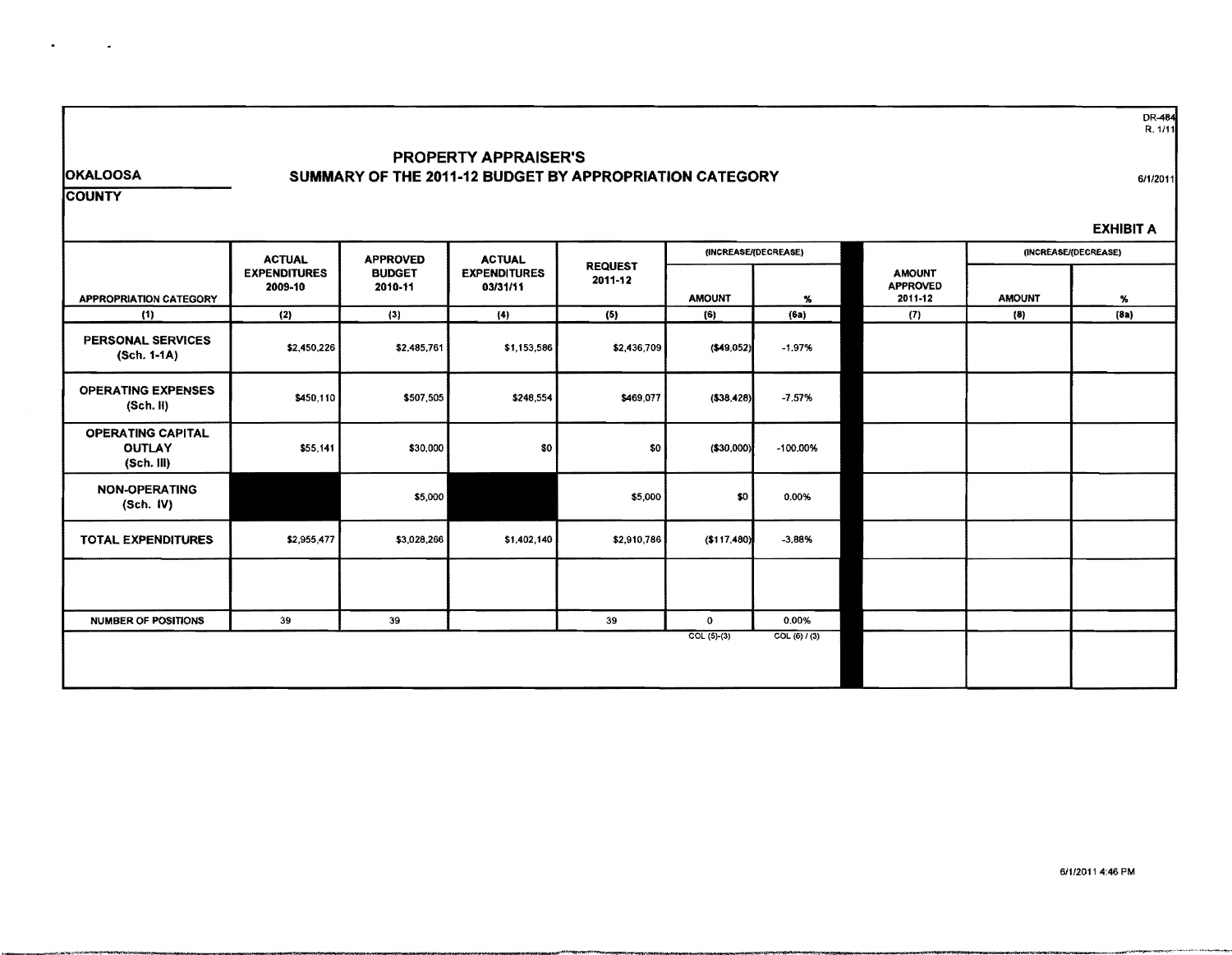$\ddot{\phantom{1}}$ 

 $\bullet$ 

## OKALOOSA COUNTY **DETAIL OF PERSONAL SERVICES** SCHEDULE IA

|    |                              | <b>ACTUAL</b>                        |                                      | <b>ACTUAL</b>                       |                                         | (INCREASE/(DECREASE) |                   | <b>AMOUNT</b>              |
|----|------------------------------|--------------------------------------|--------------------------------------|-------------------------------------|-----------------------------------------|----------------------|-------------------|----------------------------|
|    | <b>OBJECT CODE</b>           | <b>EXPENDITURES</b><br>2009-10       | <b>APPROVED BUDGET</b><br>2010-11    | <b>EXPENDITURES</b><br>03/31/11     | <b>REQUEST</b><br>2011-12               | <b>AMOUNT</b>        | ℅                 | <b>APPROVED</b><br>2011-12 |
|    | (1)                          | (2)                                  | (3)                                  | (4)                                 | (5)                                     | (6)                  | (6a)              | (7)                        |
|    | 10 PERSONAL SERVICES:        |                                      |                                      |                                     |                                         |                      |                   |                            |
|    | 11 OFFICIAL                  | \$125,254                            | \$125,108                            | \$62,554                            | \$125,108                               | \$0                  | 0.00%             | \$0                        |
|    | 12 EMPLOYEES (REGULAR)       | \$1,633,033                          | \$1,652,075                          | \$754,321                           | \$1,689,360                             | \$37,285             | 2.26%             | \$0                        |
| 13 | <b>EMPLOYEES (TEMPORARY)</b> | \$6,598                              | \$6,598                              | \$3,299                             | \$6,653                                 | \$55                 | 0.83%             | \$0                        |
|    | 14 OVERTIME                  | \$0                                  | \$0                                  | \$0                                 | \$0                                     | \$0                  | 0.00%             | \$0                        |
|    | 15 SPECIAL PAY               | \$64,194                             | \$11,506                             | \$13,159                            | \$10,000                                | (\$1,506)            | $-13.09%$         | \$0                        |
| 21 | F.I.C.A.                     |                                      |                                      |                                     |                                         |                      |                   |                            |
|    | 2152 REGULAR 7.65%           | \$126,893                            | \$136,195                            | \$57,332                            | \$138,946                               | \$2,751              | 2.02%             | \$0                        |
|    | <b>2153 OTHER</b>            | \$0                                  | \$0                                  | \$0                                 | \$0                                     | \$0                  | 0.00%             | \$0                        |
| 22 | <b>RETIREMENT</b>            |                                      |                                      |                                     |                                         |                      |                   |                            |
|    | 2251 OFFICIAL                | \$14,117                             | \$15,326                             | \$7,663                             | \$7,519                                 | (57, 807)            | $-50.94%$         | \$0                        |
|    | 2252 EMPLOYEES               | \$131,565                            | \$130,456                            | \$62,655                            | \$67,173                                | ( \$63, 283)         | $-48.51%$         | \$0                        |
|    | 2253 SMS/SES                 | \$13,986                             | \$14,353                             | \$3,274                             | \$13,099                                | (\$1,254)            | $-8.74%$          | \$0                        |
|    | 2254 DROP                    | \$33,049                             | \$44,144                             | \$20,404                            | \$17,262                                | (\$26,882)           | -60.90%           | \$0                        |
| 23 | LIFE & HEALTH INSURANCE      | \$271,383                            | \$322,000                            | \$140,927                           | \$334,880                               | \$12,880             | 4.00%             | \$0                        |
| 24 | <b>WORKER'S COMPENSATION</b> | \$30,154                             | \$28,000                             | \$27,999                            | \$26,710                                | (\$1,290)            | $-4.61%$          | \$0                        |
| 25 | <b>UNEMPLOYMENT COMP.</b>    | \$0                                  | \$0                                  | \$0                                 | \$0                                     | \$0                  | 0.00%             | \$0                        |
|    | TOTAL PERSONAL SERVICES      | \$2,450,226                          | \$2,485,761                          | \$1,153,586                         | \$2,436,709                             | ( \$49,052]          | $-1.97%$          | \$0                        |
|    |                              | Post this total to<br>Col. (2) Ex. A | Post this total to<br>Col. (3) Ex. A | Post this total to<br>$Col(4)$ Ex A | Post this total to+E10<br>$Col(5)$ Ex A | $Col. (5) - (3)$     | Col $(6)$ / $(3)$ |                            |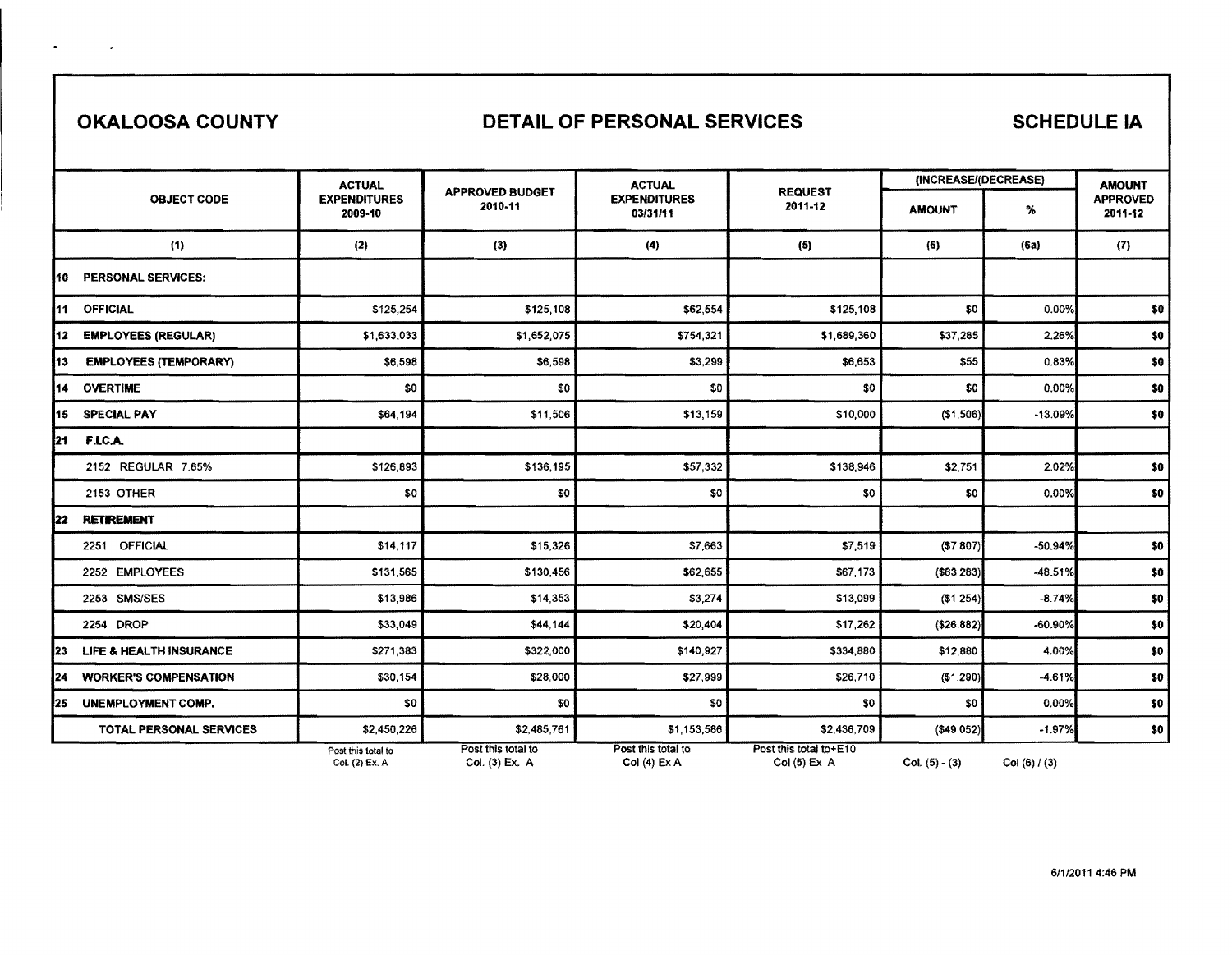$\mathbf{r} = \mathbf{r} \times \mathbf{r}$  , where  $\mathbf{r}$ 

## **OKALOOSA COUNTY DETAIL OF OPERATING EXPENSES SCHEDULE II**

|                                     | <b>ACTUAL</b>                  | <b>APPROVED BUDGET</b> | <b>ACTUAL</b>                   | <b>REQUEST</b> | <b>INCREASE/(DECREASE)</b> |           | <b>AMOUNT</b>              |
|-------------------------------------|--------------------------------|------------------------|---------------------------------|----------------|----------------------------|-----------|----------------------------|
| <b>OBJECT CODE</b>                  | <b>EXPENDITURES</b><br>2009-10 | 2010-11                | <b>EXPENDITURES</b><br>03/31/11 | 2011-12        | <b>AMOUNT</b>              | %         | <b>APPROVED</b><br>2011-12 |
| (1)                                 | (2)                            | (3)                    | (4)                             | (5)            | (6)                        | (6a)      | (7)                        |
| <b>OPERATING EXPENSES:</b>          |                                |                        |                                 |                |                            |           |                            |
| <b>PROFESSIONAL SERVICES</b><br>131 |                                |                        |                                 |                |                            |           |                            |
| 3151 E.D.P.                         | \$147,285                      | \$152,585              | \$76,318                        | \$148,888      | ( \$3,697)                 | $-2.42%$  | \$0                        |
| 3152 APPRAISAL                      | \$0                            | \$0                    | \$0                             | \$0            | \$0                        | 0.00%     | \$0                        |
| 3153 MAPPING                        | \$0                            | \$0                    | \$0                             | \$0            | \$0                        | 0.00%     | \$0                        |
| 3154 LEGAL                          | \$42,432                       | \$76,750               | \$19,198                        | \$79,500       | \$2,750                    | 3.58%     | \$0                        |
| 3159 OTHER                          | \$3,077                        | \$1,820                | \$2,271                         | \$950          | (\$870)                    | -47.80%   | \$0                        |
| <b>ACCOUNTING &amp; AUDIT</b><br>32 | \$5,125                        | \$5,500                | \$4,975                         | \$5,100        | (\$400)                    | $-7.27%$  | \$0                        |
| <b>COURT REPORTER</b><br>33         | \$0                            | \$0                    | \$0                             | \$0            | \$0                        | 0.00%     | \$0                        |
| <b>OTHER CONTRACTUAL</b><br>134     | \$185                          | \$1,444                | \$74                            | \$1,444        | \$0                        | 0.00%     | \$0                        |
| <b>TRAVEL</b><br><b>140</b>         | \$10,077                       | \$16,641               | \$8,943                         | \$16,562       | (\$79)                     | $-0.47%$  | \$0                        |
| <b>COMMUNICATIONS</b><br> 41        | \$4,784                        | \$4,980                | \$1,489                         | \$6,800        | \$1,820                    | 36.55%    | \$0                        |
| <b>TRANSPORTATION</b><br>i42        |                                |                        |                                 |                |                            |           |                            |
| 4251 POSTAGE                        | \$12,043                       | \$12,795               | \$47                            | \$11,696       | (\$1,099)                  | $-8.59%$  | \$0                        |
| 4252 FREIGHT                        | \$0                            | \$0                    | \$0                             | \$0            | \$0                        | 0.00%     | \$0                        |
| l43<br><b>UTILITIES</b>             | \$0                            | \$0                    | \$0                             | \$0            | \$0                        | 0.00%     | \$0                        |
| <b>RENTALS AND LEASES</b><br>144    |                                |                        |                                 |                |                            |           |                            |
| 4451 OFFICE EQUIPMENT               | \$1,918                        | \$2,500                | \$1,113                         | \$2,607        | \$107                      | 4.28%     | \$0                        |
| 4452 VEHICLES                       | \$0                            | \$0                    | \$434                           | \$0            | \$0                        | 0.00%     | \$0                        |
| 4453 OFFICE SPACE                   | \$0                            | \$0                    | \$0                             | \$0            | \$0                        | 0.00%     | \$0                        |
| 4454 EDP                            | \$0                            | \$0                    | \$0                             | \$0            | \$0                        | 0.00%     | \$0                        |
| <b>INSURANCE AND SURETY</b><br> 45  | \$64,142                       | \$64,344               | \$64,344                        | \$45,770       | (\$18,574)                 | $-28.87%$ | \$0                        |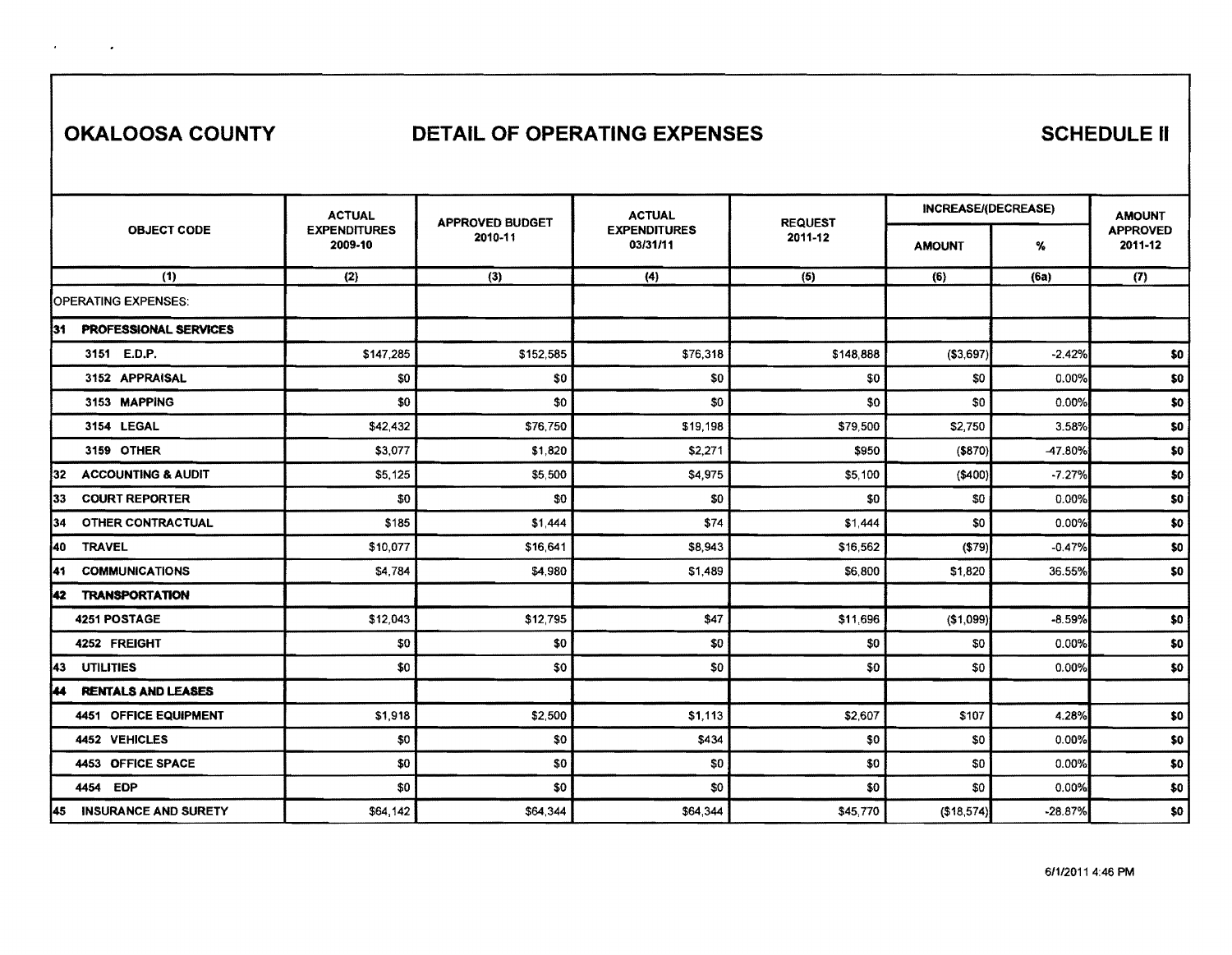# **OKALOOSA COUNTY CONTAIL OF OPERATING EXPENSES (CONT.) SCHEDULE II**

|     |                                 | <b>ACTUAL</b>                        |                                      | <b>ACTUAL</b>                        |                                      | <b>INCREASE/(DECREASE)</b> |                  | <b>AMOUNT</b>              |
|-----|---------------------------------|--------------------------------------|--------------------------------------|--------------------------------------|--------------------------------------|----------------------------|------------------|----------------------------|
|     | <b>OBJECT CODE</b>              | <b>EXPENDITURES</b><br>2009-10       | <b>APPROVED BUDGET</b><br>2010-11    | <b>EXPENDITURES</b><br>03/31/11      | <b>REQUEST</b><br>2011-12            | <b>AMOUNT</b>              | %                | <b>APPROVED</b><br>2011-12 |
|     | (1)                             | (2)                                  | (3)                                  | (4)                                  | (5)                                  | (6)                        | (6a)             | (7)                        |
| 46  | <b>REPAIR AND MAINTENANCE</b>   |                                      |                                      |                                      |                                      |                            |                  |                            |
|     | 4651 OFFICE EQUIPMENT           | \$1,829                              | \$3,275                              | \$295                                | \$2,850                              | (\$425)                    | $-12.98%$        | \$0                        |
|     | 4652 VEHICLES                   | \$9,762                              | \$14,625                             | \$3,359                              | \$12,785                             | (\$1,840)                  | $-12.58%$        | \$0                        |
|     | 4653 OFFICE SPACE               | \$19,591                             | \$12,260                             | \$5,928                              | \$12,020                             | (\$240)                    | $-1.96%$         | \$0                        |
|     | 4654 EDP                        | \$20,215                             | \$27,513                             | \$4,017                              | \$27,410                             | (\$103)                    | $-0.37%$         | \$0                        |
| 47  | PRINTING AND BINDING            | \$8,975                              | \$7,750                              | \$1,961                              | \$6,225                              | ( \$1,525)                 | $-19.68%$        | \$0                        |
| 149 | <b>OTHER CURRENT CHARGES</b>    |                                      |                                      |                                      |                                      |                            |                  |                            |
|     | 4951 LEGAL ADVERTISEMENTS       | \$6,670                              | \$7,350                              | \$6,643                              | \$6,800                              | ( \$550)                   | $-7.48%$         | \$0                        |
|     | 4952 AERIAL PHOTOS              | \$0                                  | \$0                                  | \$0                                  | \$0                                  | \$0                        | 0.00%            | \$0                        |
|     | 4959 OTHER                      | \$874                                | \$1,000                              | \$239                                | \$750                                | (\$250)                    | $-25.00%$        | \$0                        |
| 51  | <b>OFFICE SUPPLIES</b>          | \$45,289                             | \$44,621                             | \$19,583                             | \$27,265                             | (\$17,356)                 | $-38.90%$        | \$0                        |
| 52  | <b>OPERATING SUPPLES</b>        | \$17,968                             | \$22,000                             | \$8,574                              | \$28,000                             | \$6,000                    | 27.27%           | \$0                        |
| 54  | <b>BOOKS &amp; PUBLICATIONS</b> |                                      |                                      |                                      |                                      |                            |                  |                            |
|     | 5451 BOOKS                      | \$778                                | \$1,030                              | \$0                                  | \$0                                  | (\$1,030)                  | $-100.00%$       | \$0                        |
|     | 5452 SUBSCRIPTIONS              | \$9.627                              | \$9,667                              | \$6,361                              | \$10,010                             | \$343                      | 3.55%            | \$0                        |
|     | 5453 EDUCATION                  | \$6,729                              | \$7,900                              | \$5.579                              | \$8,475                              | \$575                      | 7.28%            | \$0                        |
|     | 5454 DUES/MEMBERSHIPS           | \$8,818                              | \$9,155                              | \$5,913                              | \$7,170                              | (\$1,985)                  | $-21.68%$        | \$0                        |
|     | 5455 CHECK CHARGES              | \$1,917                              | \$0                                  | \$896                                | \$0                                  | \$0                        | 0.00%            | \$0                        |
|     | TOTAL OPERATING EXPENSES        | \$450,110                            | \$507,505                            | \$248,554                            | \$469,077                            | ( \$38,428]                | $-7.57%$         | \$0                        |
|     |                                 | Post this total to<br>Col. (2) Ex. A | Post this total to<br>Col. (3) Ex. A | Post this total to<br>Col. (4) Ex. A | Post this total to<br>Col. (5) Ex. A | Col. $(5) - (3)$           | Col. $(6) / (3)$ |                            |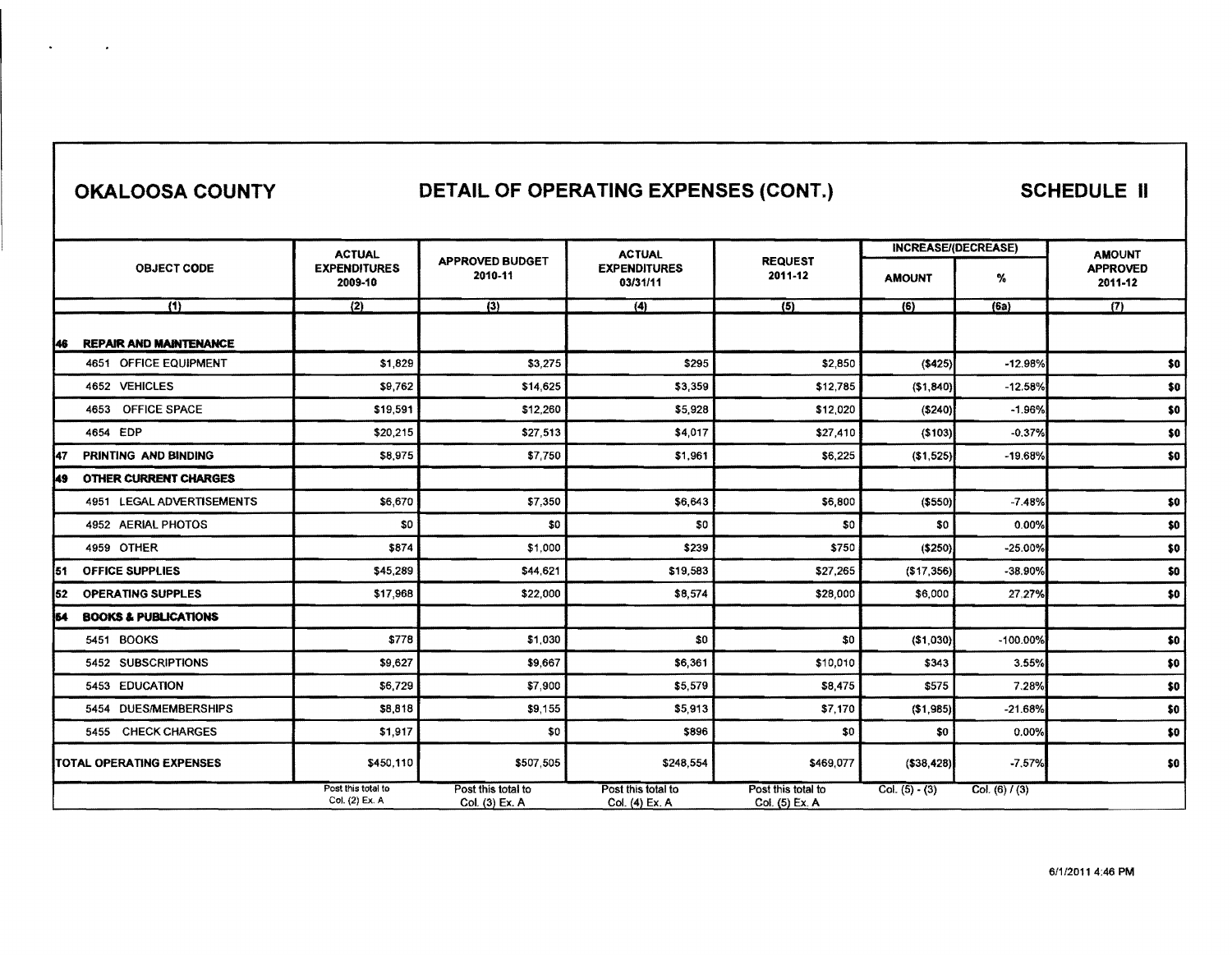$\cdot$ 

 $\overline{\phantom{a}}$ 

# **OKALOOSA COUNTY DETAIL OF OPERATING CAPITAL OUTLAY** SCHEDULE III

|     |                                | <b>ACTUAL</b>                        |                                     | <b>ACTUAL</b>                      |                                    |                | <b>INCREASE/(DECREASE)</b> | <b>AMOUNT</b>              |  |  |
|-----|--------------------------------|--------------------------------------|-------------------------------------|------------------------------------|------------------------------------|----------------|----------------------------|----------------------------|--|--|
|     | <b>OBJECT CODE</b>             | <b>EXPENDITURES</b><br>2009-10       | <b>APPROVED BUDGET</b><br>2010-11   | <b>EXPENDITURES</b><br>03/31/11    | <b>REQUEST</b><br>2011-12          | <b>AMOUNT</b>  | %                          | <b>APPROVED</b><br>2011-12 |  |  |
|     | (1)                            | (2)                                  | (3)                                 | (4)                                | (5)                                | (6)            | (6a)                       | (7)                        |  |  |
| 160 | <b>CAPITAL OUTLAY:</b>         | \$0                                  | \$0                                 | SO.                                | \$0                                | \$0            | 0.00%                      |                            |  |  |
|     |                                |                                      |                                     |                                    |                                    |                |                            |                            |  |  |
| 64  | <b>MACHINERY AND EQUIPMENT</b> |                                      |                                     |                                    |                                    |                |                            |                            |  |  |
|     | 6451 E.D.P.                    | \$7,234                              | \$0                                 | \$0                                | \$0                                | \$0            | 0.00%                      | \$0                        |  |  |
|     | 6452 OFFICE FURNITURE          | \$15,608                             | \$0                                 | \$0                                | \$0                                | \$0            | 0.00%                      | \$0                        |  |  |
|     | 6453 OFFICE EQUIPMENT          | \$0                                  | \$0                                 | \$0                                | \$0                                | \$0            | 0.00%                      | \$0                        |  |  |
|     | 6454 VEHICLES                  | \$32,299                             | \$30,000                            | \$0                                | \$0                                | $($ \$30,000)  | $-100.00\%$                | \$0                        |  |  |
| 166 | <b>BOOKS</b>                   | \$0                                  | \$0                                 | \$0                                | \$0                                | \$0            | 0.00%                      | \$0                        |  |  |
| 168 | <b>INTANGIBLE ASSETS</b>       | \$0                                  | \$0                                 | \$0                                | \$0                                | \$0            | 0.00%                      | \$0                        |  |  |
|     | TOTAL CAPITAL OUTLAY           | \$55,141                             | \$30,000                            | \$0                                | \$0                                | ( \$30,000]    | $-100,00%$                 | \$0                        |  |  |
|     |                                | Post this total to<br>Col. (2) Ex. A | Post this total to<br>$Col(3)$ Ex A | Post this total to<br>Col (4) Ex A | Post this total to<br>Col (5) Ex A | $Col(5) - (3)$ | Col $(6) / (3)$            |                            |  |  |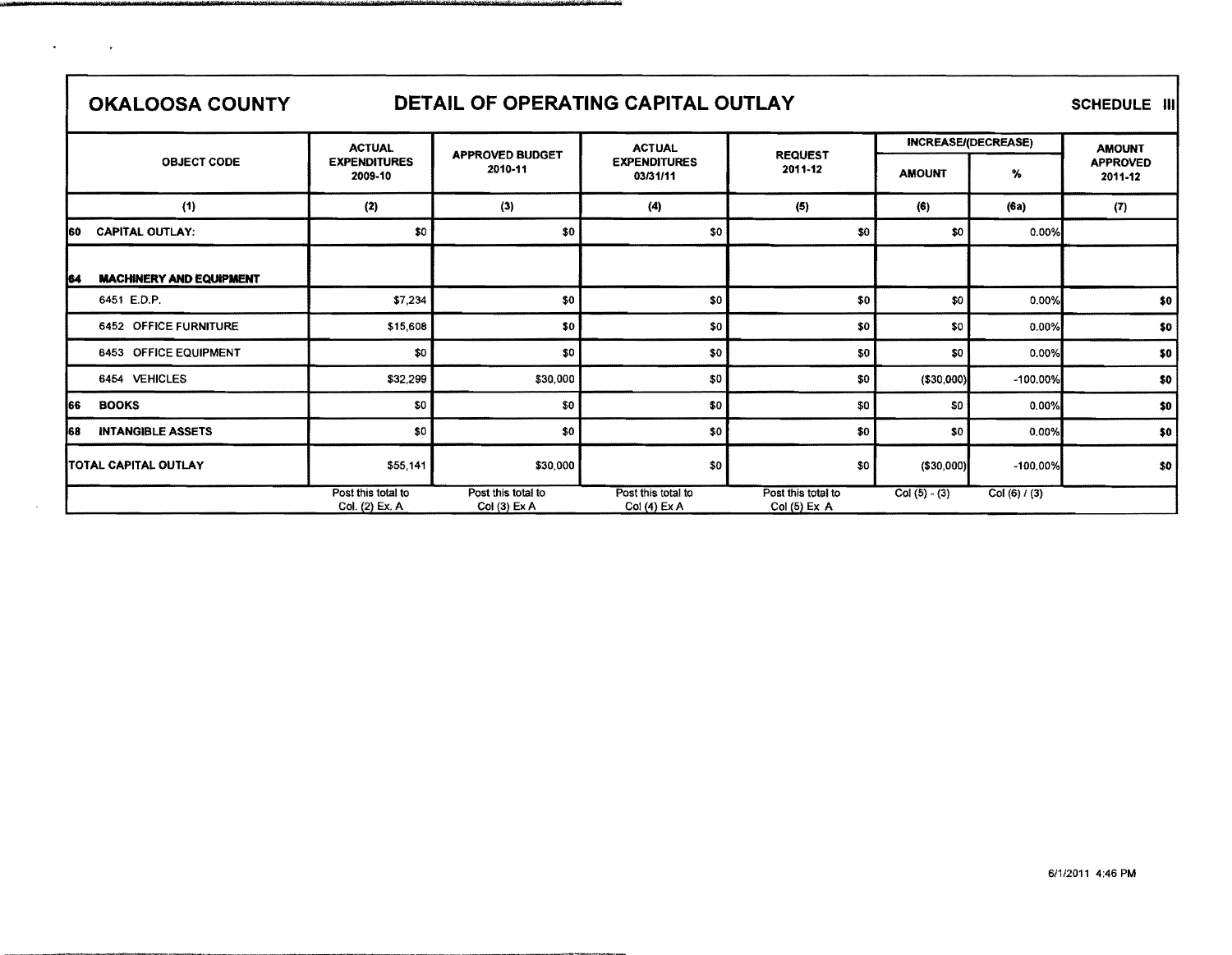| OKALOOSA COUNTY |                             |                                                | OPERATING CAPITAL OUTLAY (CONT.)<br>DETAIL OF EQUIPMENT REQUESTED |                                     |                           |
|-----------------|-----------------------------|------------------------------------------------|-------------------------------------------------------------------|-------------------------------------|---------------------------|
|                 |                             |                                                |                                                                   |                                     | <b>SCHEDULE III A</b>     |
|                 |                             | <b>INSTALLMENT PURCHASES</b>                   |                                                                   |                                     |                           |
| <b>ITEM</b>     |                             | <b>TOTAL</b><br><b>CONTRACT</b><br><b>COST</b> | <b>MONTH AND</b><br><b>YEAR</b><br><b>PURCHASED</b>               | <b>LENGTH OF</b><br><b>CONTRACT</b> | <b>REQUEST</b><br>2011-12 |
|                 |                             |                                                |                                                                   |                                     |                           |
|                 |                             |                                                |                                                                   |                                     |                           |
|                 |                             |                                                |                                                                   |                                     |                           |
|                 |                             |                                                |                                                                   |                                     |                           |
|                 |                             |                                                |                                                                   |                                     |                           |
|                 |                             |                                                |                                                                   |                                     |                           |
|                 |                             |                                                |                                                                   |                                     |                           |
|                 |                             |                                                |                                                                   |                                     |                           |
|                 |                             |                                                |                                                                   |                                     |                           |
|                 |                             |                                                |                                                                   |                                     |                           |
| <b>ITEM</b>     | <b>UNIT</b><br><b>PRICE</b> | <b>QUANTITY</b>                                | <b>REPLACE</b>                                                    | <b>NEW</b>                          | <b>REQUEST</b><br>2011-12 |
|                 |                             |                                                |                                                                   |                                     |                           |
|                 |                             |                                                |                                                                   |                                     |                           |
|                 |                             |                                                |                                                                   |                                     |                           |
|                 |                             |                                                |                                                                   |                                     |                           |
|                 |                             |                                                |                                                                   |                                     |                           |
|                 |                             |                                                |                                                                   |                                     |                           |
|                 |                             |                                                |                                                                   |                                     |                           |
|                 |                             |                                                |                                                                   |                                     |                           |

 $\mathcal{A}^{\mathcal{A}}$  and  $\mathcal{A}^{\mathcal{A}}$  and  $\mathcal{A}^{\mathcal{A}}$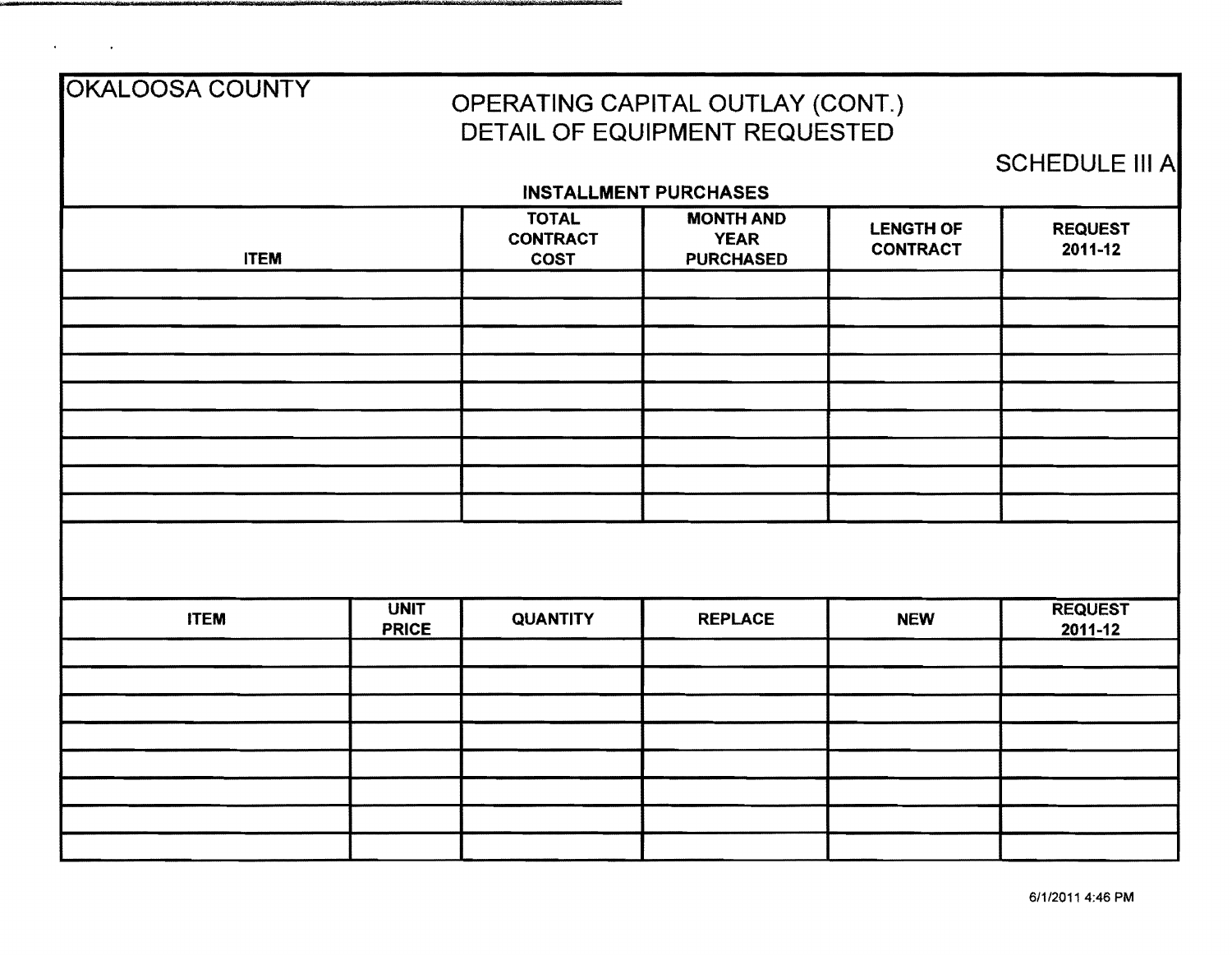| <b>OKALOOSA COUNTY</b>             |                                | <b>DETAIL OF NON-OPERATING</b>       | <b>SCHEDULE IV</b>              |                                     |                     |                  |                            |
|------------------------------------|--------------------------------|--------------------------------------|---------------------------------|-------------------------------------|---------------------|------------------|----------------------------|
|                                    | <b>ACTUAL</b>                  | <b>APPROVED</b>                      | <b>ACTUAL</b>                   | <b>REQUEST</b>                      | INCREASE/(DECREASE) | <b>AMOUNT</b>    |                            |
| <b>OBJECT CODE</b>                 | <b>EXPENDITURES</b><br>2009-10 | <b>BUDGET</b><br>2010-11             | <b>EXPENDITURES</b><br>03/31/11 | 2010-12                             | <b>AMOUNT</b>       | %                | <b>APPROVED</b><br>2011-12 |
| (1)                                | (2)                            | (3)                                  | (4)                             | (5)                                 | (6)                 | (6a)             | (7)                        |
| <b>NON-OPERATING</b><br>l90        |                                |                                      |                                 |                                     |                     |                  |                            |
| <b>EDP CONTRACT RESERVE</b><br>91  |                                | \$0                                  |                                 | \$0                                 | \$0                 | 0.00%            | \$0                        |
| OTHER CONTRACT RESERVE<br>92       |                                | \$0                                  |                                 | \$0                                 | \$0                 | 0.00%            | \$0                        |
| <b>SPECIAL CONTINGENCY</b><br>93   |                                | \$0                                  |                                 | \$0                                 | \$0                 | 0.00%            | \$0                        |
| <b>EMERGENCY CONTINGENCY</b><br>94 |                                | \$5,000                              |                                 | \$5,000                             | \$0                 | 0.00%            | \$0                        |
| <b>ITOTAL NON-OPERATING</b>        |                                | \$5,000                              |                                 | \$5,000                             | \$0                 | 0.00%            | \$0                        |
|                                    |                                | Post this total to<br>Col. (3) Ex. A |                                 | Post this total to<br>Col. (5) Ex A | Col. $(5) - (3)$    | Col. (6) $/$ (3) |                            |

 $\mathcal{L}_{\text{max}}$  and  $\mathcal{L}_{\text{max}}$ 

 $\Gamma$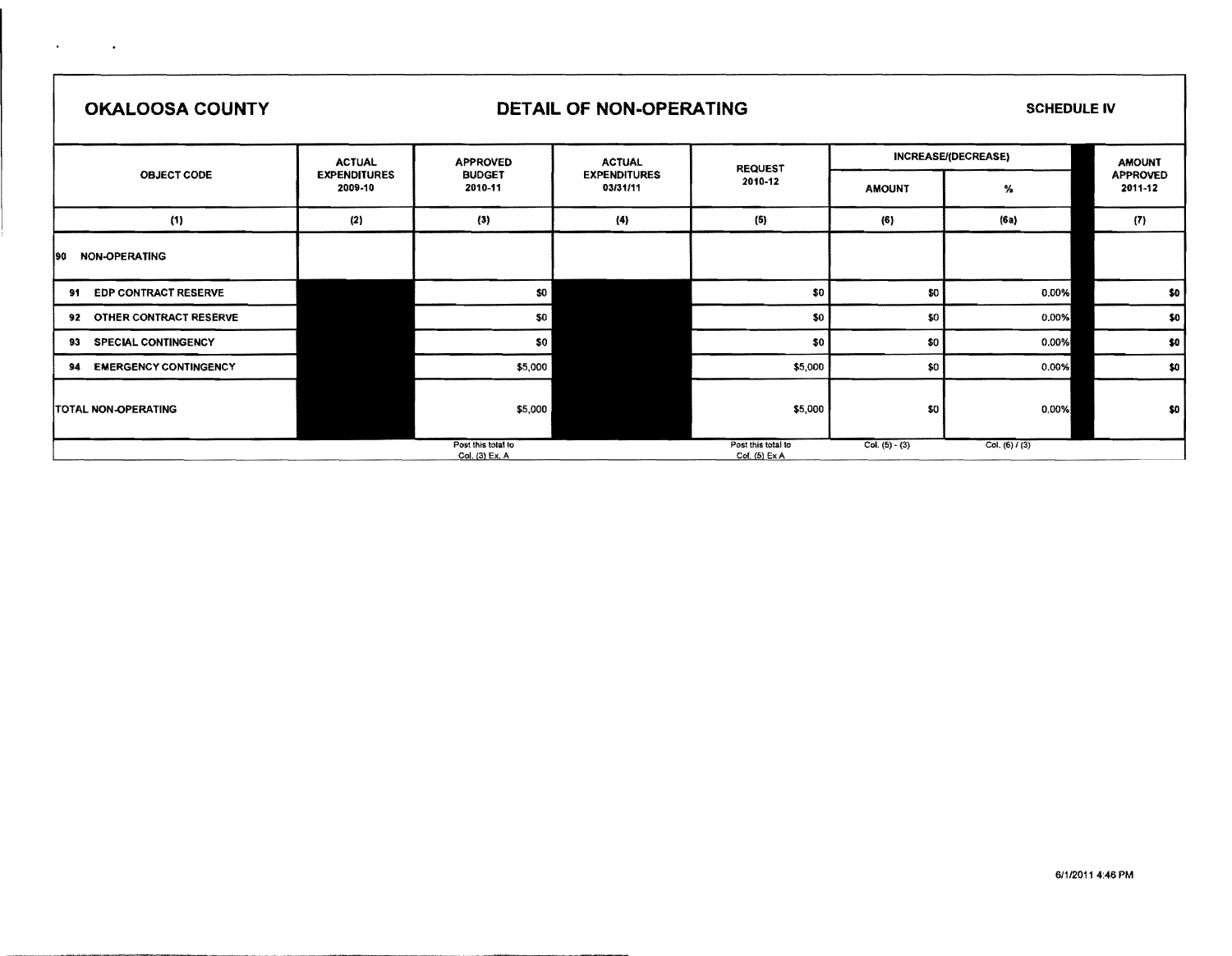$\bullet$ 

 $\sim 100$  km  $^{-1}$ 

**OKALOOSA COUNTY JUSTIFICATION SHEET** 

|                 | <b>OBJECT CODE</b>         |                 |                                            |                                                                                                                                            |
|-----------------|----------------------------|-----------------|--------------------------------------------|--------------------------------------------------------------------------------------------------------------------------------------------|
| <b>NUMBER</b>   | <b>NAME</b>                | <b>SCHEDULE</b> | <b>AMOUNT</b><br>OF INCREASE<br>(DECREASE) | <b>JUSTIFICATION</b>                                                                                                                       |
| 11              | Official                   | \$125,108       |                                            | \$0  Per ACIR includes \$2,000 salary supplement for completion of certification program                                                   |
| 12 <sub>2</sub> | Employee (Regular)         | \$1,689,360     |                                            | \$37,285 Pos # 24 reclassed and funded. Pos# 22 reclassed. See attached documentation.                                                     |
| 13              | Employees (Temp)           | \$6,653         |                                            | \$55 Increase in FL minimum wage                                                                                                           |
| 14              | Overtime                   | \$0             | \$0                                        |                                                                                                                                            |
| 15              | Special Pay                | \$10,000        | (\$1,506)                                  |                                                                                                                                            |
| 2152            | <b>FICA Regular</b>        | \$138,946       | \$2,751                                    | Increase due to funding pos #24 and reclassing pos #22.                                                                                    |
| 2153            | Temporary                  | \$0             | \$0                                        |                                                                                                                                            |
| 2251            | <b>Retirement Official</b> | \$7,519         |                                            | (\$7,807) Elected Official calculated at Blended Rate for DROP at 6.01% per Florida Retirement System.                                     |
| 2252            | Retirement Employee        | \$67,173        |                                            | (\$63,283) Blended Rate for Regular Emp 5.33% per Florida Retirement System.                                                               |
| 2253            | <b>Retirement SMS/SES</b>  | \$13,099        |                                            | (\$1,254) Blended Rate for SMSC 8.82% per Florida Retirement System.                                                                       |
| 2254            | <b>Retirement - DROP</b>   | \$17,262        |                                            | (\$26,882) Blended Rate for DROP 6.01% per Florida Retirement System.                                                                      |
| 23              | Life & Health Insurance    | \$334,880       |                                            | \$12,880 Per Risk Management, increase of 4% due to health insurance rate change.                                                          |
| 24              | <b>Workers Comp</b>        | \$26,710        | (\$1,290)                                  |                                                                                                                                            |
| 25              | Unemployment Comp          | \$0             | \$0                                        |                                                                                                                                            |
| 3151            | <b>EDP</b>                 | \$148,888       | (\$3,697)                                  |                                                                                                                                            |
| 3153            | Mapping                    | \$0             | \$0                                        |                                                                                                                                            |
| 3154            | Legal                      | \$79,500        | \$2,750                                    | Increased activity in our Exemption Investigations Dept. has the potential to impact our legal fees<br>in addition to current legal cases. |
| 3159            | Other prof services        | \$950           | $($ \$870) $ $                             |                                                                                                                                            |
| 32              | Accounting & Audit         | \$5,100         | (\$400)                                    |                                                                                                                                            |
| 34              | <b>Other Contractual</b>   | \$1,444         | \$0                                        |                                                                                                                                            |
|                 | <b>TOTAL</b>               |                 | $($ \$51,269) $ $                          |                                                                                                                                            |

تشكيك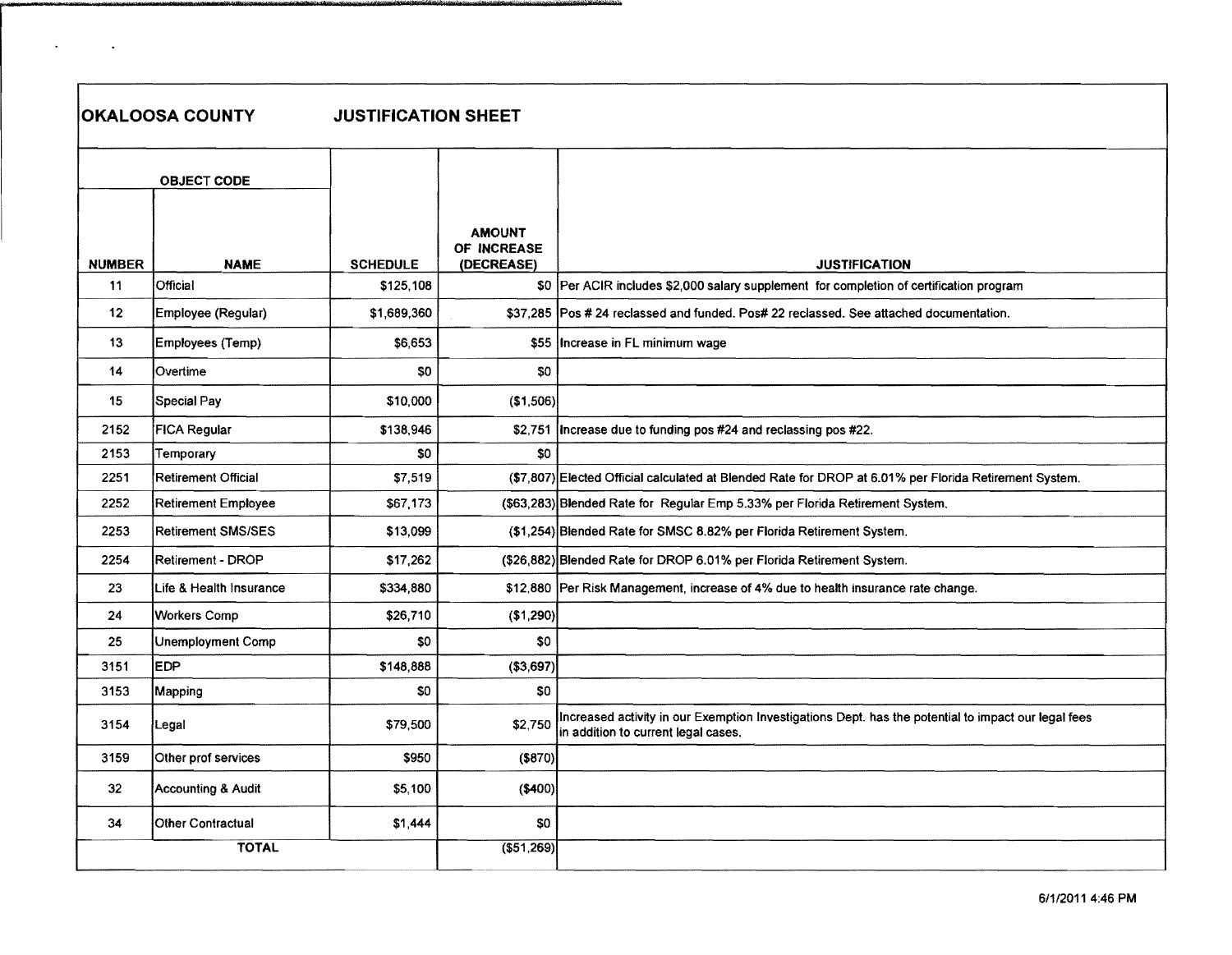|               | <b>OKALOOSA COUNTY</b>      | <b>JUSTIFICATION SHEET</b> |                           |                                                                                        |
|---------------|-----------------------------|----------------------------|---------------------------|----------------------------------------------------------------------------------------|
|               | <b>OBJECT CODE</b>          |                            | <b>AMOUNT</b>             |                                                                                        |
| <b>NUMBER</b> | <b>NAME</b>                 | <b>SCHEDULE</b>            | OF INCREASE<br>(DECREASE) | <b>JUSTIFICATION</b>                                                                   |
|               |                             |                            |                           |                                                                                        |
| 40            | Travel                      | \$16,562                   |                           | (\$79) See Worksheet                                                                   |
| 41            | Communications              | \$6,800                    |                           | \$1,820 New telephones for Customer Service and Investigations with wireless headsets. |
| 4251          | Postage                     | \$11,696                   |                           | (\$1,099) See Worksheet                                                                |
| 43            | <b>Utilities</b>            | \$0                        | \$0                       |                                                                                        |
| 4451          | Rental & Lease Office Equip | \$2,607                    | \$107                     | Postage meter for Crestview office due to increase in mail volume at that location     |
| 4452          | Rental & Lease Vehicles     | \$0                        | \$0                       |                                                                                        |
| 4453          | Rental & Lease Office Space | \$0                        | \$0                       |                                                                                        |
| 4454          | Rental & Lease EDP          | \$0                        | \$0                       |                                                                                        |
| 45            | Insurance & Surety          | \$45,770                   | $(*18,574)$               |                                                                                        |
| 4651          | Repair & Maint Office Equip | \$2,850                    | ( \$425)                  |                                                                                        |
| 4652          | Repair & Maint Vehicle      | \$12,785                   | (\$1,840)                 |                                                                                        |
| 4653          | Repair & Maint Office Space | \$12,020                   | ( \$240)                  |                                                                                        |
| 4654          | Repair & Maint EDP          | \$27,410                   | (\$103)                   |                                                                                        |
| 47            | Printing & Binding          | \$6,225                    | (\$1,525)                 |                                                                                        |
| 4951          | Legal Advertisements        | \$6,800                    | ( \$550)                  |                                                                                        |
|               |                             |                            |                           |                                                                                        |
|               |                             |                            |                           |                                                                                        |
|               |                             |                            |                           |                                                                                        |
|               | <b>TOTAL</b>                |                            | ( \$22,508)               |                                                                                        |

 $\bullet$  -  $\bullet$  -  $\bullet$  -  $\bullet$  -  $\bullet$ 

- F

ŋ,

 $\ddot{\phantom{0}}$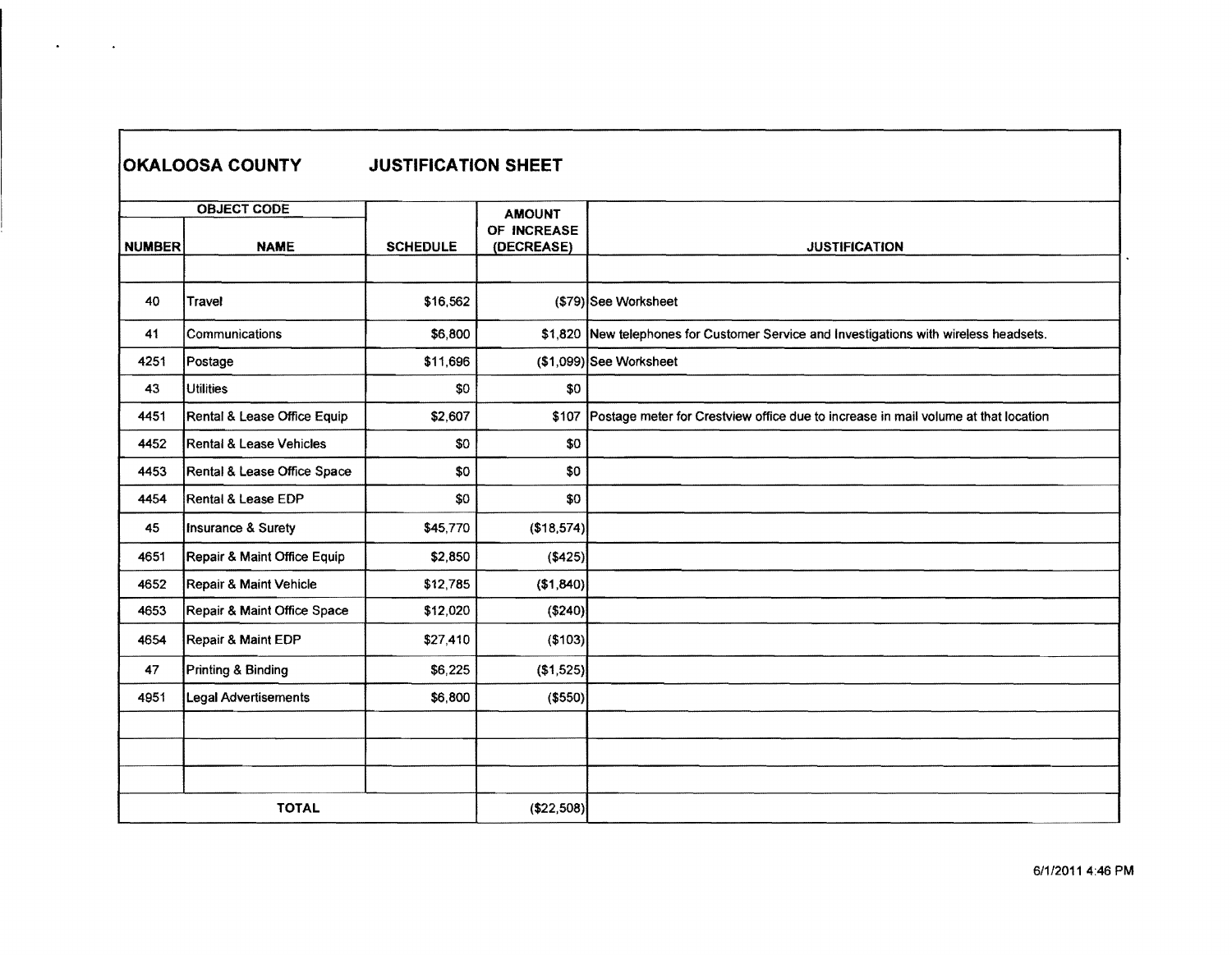## **OKALOOSA COUNTY JUSTIFICATION SHEET**

 $\sim 100$  km s  $^{-1}$ 

 $\mathbf{r}$ 

|               | <b>OBJECT CODE</b>              |                 |                                            |                                                         |
|---------------|---------------------------------|-----------------|--------------------------------------------|---------------------------------------------------------|
| <b>NUMBER</b> | <b>NAME</b>                     | <b>SCHEDULE</b> | <b>AMOUNT</b><br>OF INCREASE<br>(DECREASE) | <b>JUSTIFICATION</b>                                    |
|               | 4959 Other                      | \$750           | (\$250)                                    |                                                         |
|               | 5100 Office Supplies            | \$27,265        | (\$17,356)                                 |                                                         |
|               | 5200 Operating Supplies (Fuel)  | \$28,000        |                                            | \$6,000  Increase in fuel costs.                        |
|               | $5451$ Books                    | \$0             | (\$1,030)                                  |                                                         |
|               | 5452 Subscriptions              | \$10,010        |                                            | \$343  Increase cost of several appraisal subscriptions |
|               | 5453 Education                  | \$8,475         |                                            | \$575 See Worksheet                                     |
|               | 5454 Dues / Membership          | \$7,170         | (\$1,985)                                  |                                                         |
|               |                                 |                 |                                            |                                                         |
|               | 6451 EDP (Capital)              | \$0             | \$0                                        |                                                         |
|               | 6452 Furniture (Capital)        | \$0             | \$0                                        |                                                         |
|               | 6453 Office Equipment (Capital) | \$0             | \$0                                        |                                                         |
|               | 6454 Vehicles (Capital)         | \$0             | ( \$30,000]                                |                                                         |
|               | 9300 Special Contingency        | \$0             | \$0                                        |                                                         |
|               | 9400 Emergency Contingency      | \$5,000         | \$0                                        |                                                         |
|               |                                 |                 |                                            |                                                         |
|               |                                 |                 |                                            |                                                         |
|               |                                 |                 |                                            |                                                         |
|               | <b>TOTAL</b>                    |                 | ( \$43,703]                                |                                                         |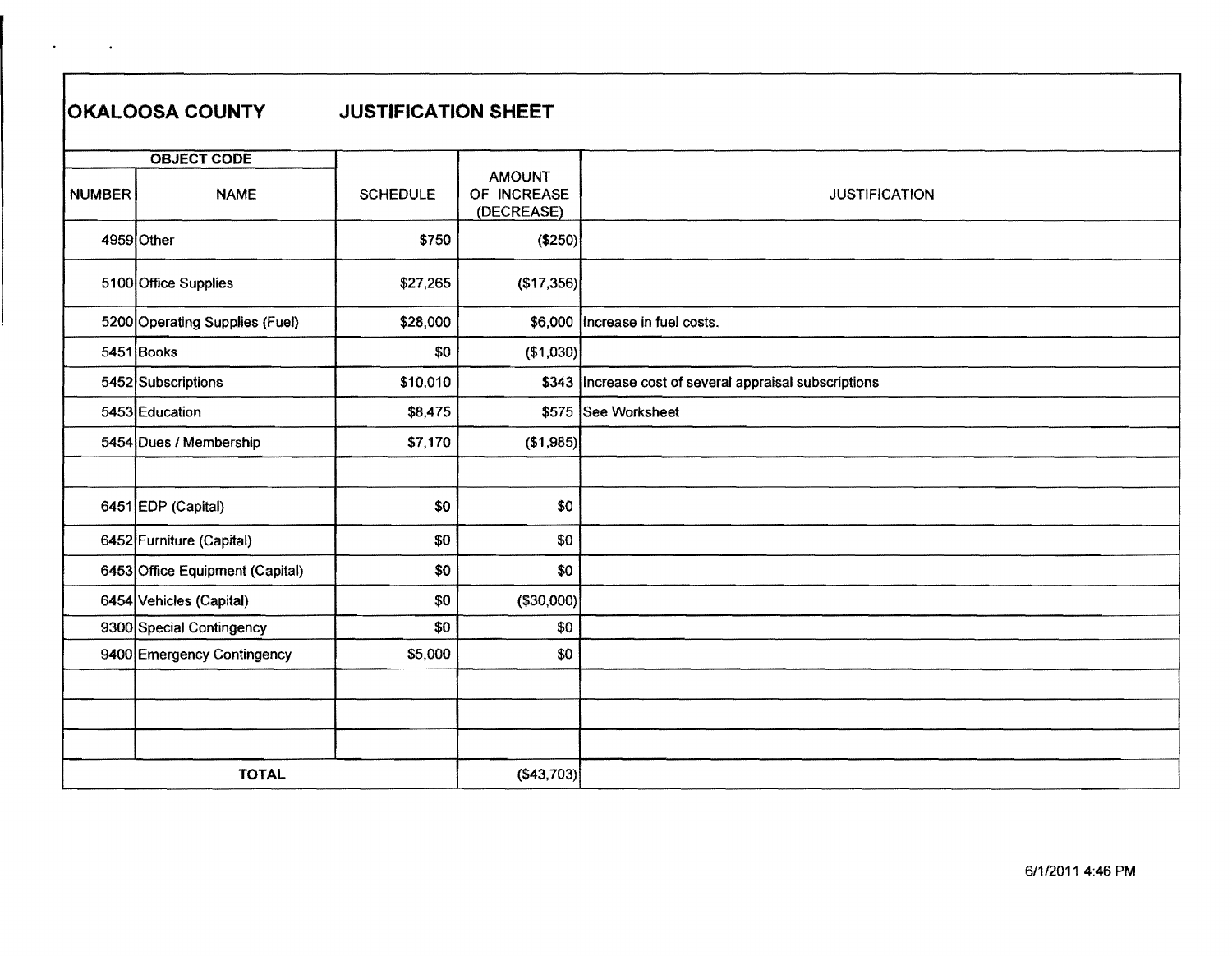## **EMPLOYEE CERTIFICATION WORKSHEET OKALOOSA COUNTY**

| <b>CURRENT DESIGNATIONS 2011-12</b> |                                                |                         |                                |                                  |  |  |  |  |  |  |
|-------------------------------------|------------------------------------------------|-------------------------|--------------------------------|----------------------------------|--|--|--|--|--|--|
| POS.                                |                                                |                         |                                | <b>ANNUAL</b>                    |  |  |  |  |  |  |
| NO.                                 | <b>POSITION TITLE</b>                          | <b>EMPLOYEE NAME</b>    | <b>DATE</b>                    | <b>AMOUNT</b>                    |  |  |  |  |  |  |
| 3                                   | Residential Appraiser                          | Mike Sumblin            | 1992                           | \$0                              |  |  |  |  |  |  |
| $\overline{5}$                      | <b>Commercial Analyst</b>                      | <b>Edward Owens</b>     | 2001                           | \$0                              |  |  |  |  |  |  |
| $\overline{32}$                     | Supervisor, Commercial Dept.                   | H. Mack Busbee          | 2004                           | $\overline{50}$                  |  |  |  |  |  |  |
| 7                                   | Supervisor Residential Dept.                   | Patrick Castille        | 1994                           | $\overline{30}$                  |  |  |  |  |  |  |
| 1                                   | Supervisor, Land Dept.                         | Kendall Sadler          | 1992                           | \$0                              |  |  |  |  |  |  |
| $\overline{9}$                      | <b>Agriculture Specialist</b>                  | Keith Hilton            | 1988                           | \$0                              |  |  |  |  |  |  |
| 12                                  | Supervisor, Customer Service & Exemptions      | Karen Jones             | 1996                           | \$0                              |  |  |  |  |  |  |
| 14                                  | Administrative & Computer Services Supv.       | A. Renee' Rodgers       | 1999                           | \$0                              |  |  |  |  |  |  |
| 16                                  | Customer Service & Exemptions, Office Mgr      | Jennifer Chambers       | 2001                           | \$0                              |  |  |  |  |  |  |
| 17                                  | Supervisor, Tangible Personal Prop             | Tony Biondi             | 1997                           | \$0                              |  |  |  |  |  |  |
| 19                                  | Cartographer                                   | Cynthia Howard          | 2000                           | \$0                              |  |  |  |  |  |  |
| 23                                  | GIS Coordinator/Cartographer                   | <b>Edward Quinlan</b>   | 2000                           | \$0                              |  |  |  |  |  |  |
| 27                                  | Senior Land Appraiser                          | Gil Camacho-Rosa        | 1996                           | \$0                              |  |  |  |  |  |  |
| 35                                  | <b>Commercial Appraiser</b>                    | James Finlayson         | 1998                           | \$0                              |  |  |  |  |  |  |
| 22                                  | Bookkeeper                                     | Sarah Bartholomew       | 2003                           | \$0                              |  |  |  |  |  |  |
| 8                                   | Land & Mineral Appraiser                       | Mark Chancellor         | 2004                           | \$0                              |  |  |  |  |  |  |
| 18                                  | <b>Residential Appraiser</b>                   | Karen Paulk             | 2005                           | \$0                              |  |  |  |  |  |  |
| 29                                  | Deed Clerk/Abstractor                          | Anna Garner             | 2008                           | \$0                              |  |  |  |  |  |  |
| 34                                  | <b>Customer Service &amp; Exemptions Clerk</b> | LaTrisha Henderson      | 2007                           | \$0                              |  |  |  |  |  |  |
| 11                                  | Tangible Personal Property Appraiser           | <b>Robert Work</b>      | 2008                           | \$0                              |  |  |  |  |  |  |
| 33                                  | <b>Residential Appraiser</b>                   | Ernest Goodhart, Jr.    | 2009                           | \$0                              |  |  |  |  |  |  |
| 37                                  | <b>Customer Service &amp; Exemptions Clerk</b> | Barbara Commander       | 2009                           | \$0                              |  |  |  |  |  |  |
| $\overline{2}$                      | Land Appraiser                                 | <b>William Thome</b>    | 2009                           | \$0                              |  |  |  |  |  |  |
|                                     |                                                |                         |                                |                                  |  |  |  |  |  |  |
|                                     |                                                |                         |                                |                                  |  |  |  |  |  |  |
|                                     | <b>TOTAL CURRENT DESIGNATIONS</b>              |                         |                                | \$0                              |  |  |  |  |  |  |
|                                     |                                                |                         |                                |                                  |  |  |  |  |  |  |
|                                     | <b>NEW DESIGNATIONS 2011-12</b>                |                         |                                |                                  |  |  |  |  |  |  |
| POS.<br>NO.                         | POSITION TITLE                                 | <b>EMPLOYEE NAME</b>    | <b>ANNUAL</b><br><b>AMOUNT</b> | <b>PRORATED</b><br><b>AMOUNT</b> |  |  |  |  |  |  |
|                                     |                                                |                         |                                |                                  |  |  |  |  |  |  |
| 4                                   | Assistant Supervisor, Residential Dept.        | William Cooper          | \$2,000                        | \$2,000                          |  |  |  |  |  |  |
| 20                                  | <b>Commercial Appraiser</b>                    | Daniel Harmon           | \$2,000                        | \$2,000                          |  |  |  |  |  |  |
| 21                                  | <b>Residential Appraiser</b>                   | <b>Brad DesGranges</b>  | \$2,000                        | \$2,000                          |  |  |  |  |  |  |
| 28                                  | Residential Appraiser                          | William Tyler Henderson | \$2,000                        | \$2,000                          |  |  |  |  |  |  |
| 31                                  | Condo & Townhome Appraiser                     | Richard Bullard         | \$2,000                        | \$2,000                          |  |  |  |  |  |  |
|                                     |                                                |                         |                                |                                  |  |  |  |  |  |  |
|                                     |                                                |                         |                                |                                  |  |  |  |  |  |  |
|                                     |                                                |                         |                                |                                  |  |  |  |  |  |  |
|                                     |                                                |                         |                                |                                  |  |  |  |  |  |  |
|                                     |                                                |                         |                                |                                  |  |  |  |  |  |  |
|                                     |                                                |                         |                                |                                  |  |  |  |  |  |  |
|                                     |                                                |                         |                                |                                  |  |  |  |  |  |  |
|                                     |                                                |                         |                                |                                  |  |  |  |  |  |  |
|                                     | <b>TOTAL NEW DESIGNATIONS</b>                  |                         |                                |                                  |  |  |  |  |  |  |
|                                     |                                                |                         |                                | \$10,000                         |  |  |  |  |  |  |
|                                     |                                                |                         |                                |                                  |  |  |  |  |  |  |
|                                     | TOTAL CURRENT AND NEW DESIGNATIONS             |                         |                                | \$10,000                         |  |  |  |  |  |  |

NOTE: TOTAL DESIGNATIONS SHOULD BE INCLUDED IN SPECIAL PAY ON SCHEDULE IA

6/1/2011 4:46 **PM**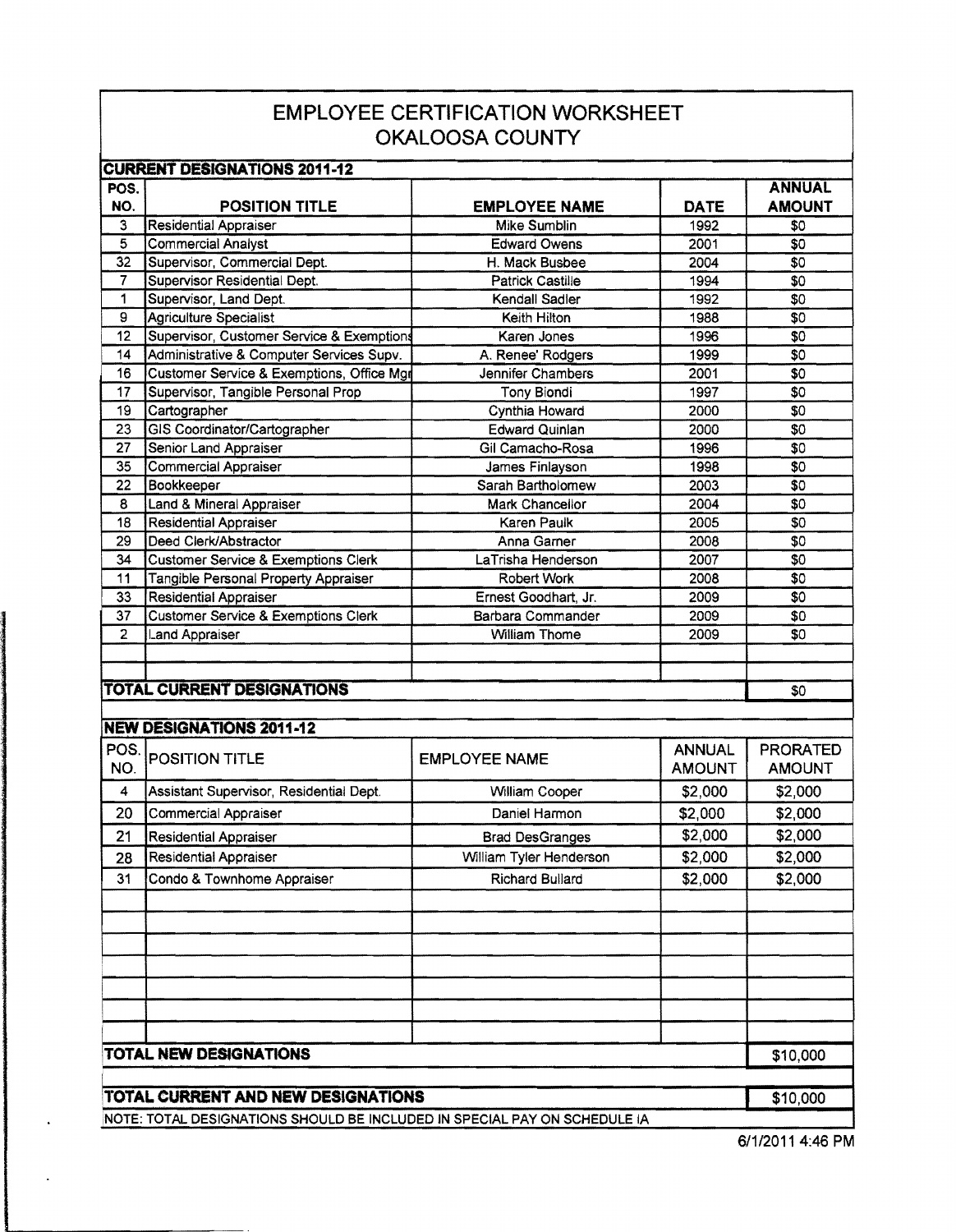| <b>VEHICLE INVENTORY FORM</b><br>$2011 - 12$ |                     |                                           |                |                           |  |  |
|----------------------------------------------|---------------------|-------------------------------------------|----------------|---------------------------|--|--|
| <b>Vehicle Make</b>                          | <b>Model</b>        | <b>Year Leased or</b><br><b>Purchased</b> | <b>Mileage</b> | <b>Assigned Work Unit</b> |  |  |
| Ford (166234)                                | 2001 Taurus         | 9/5/2000                                  | 111,906        | Appraisal                 |  |  |
| Ford (166235)                                | 2001 Taurus         | 9/12/2000                                 | 43,272         | Appraisal                 |  |  |
| Ford (C974TP)                                | 2001 Crown Victoria | 9/20/2000                                 | 53,246         | Administrative            |  |  |
| Mercury (110869)                             | 2002 Sable          | 9/26/2002                                 | 34,059         | Administrative            |  |  |
| Mercury (167052)                             | 2003 Sable          | 12/13/2002                                | 31,822         | Administrative            |  |  |
| Ford (200513)                                | 2003 F-150          | 9/22/2003                                 | 58,287         | Appraisal                 |  |  |
| <b>Mercury (200512)</b>                      | 2003 Mountaineer    | 9/24/2003                                 | 42,103         | Appraisal                 |  |  |
| Mercury (76366)                              | 2003 Sable          | 12/13/2003                                | 78,909         | Appraisal                 |  |  |
| Mercury (225726)                             | 2003 Sable          | 9/30/2004                                 | 70,139         | Appraisal                 |  |  |
| Mercury (225727)                             | 2003 Sable          | 9/30/2004                                 | 56,047         | Administrative            |  |  |
| Mercury (225725)                             | 2004 Sable          | 9/30/2004                                 | 72,338         | Appraisal                 |  |  |
| Mercury (225724)                             | 2004 Sable          | 9/30/2004                                 | 64,443         | Appraisal                 |  |  |
| Mercury (110873)                             | 2005 Sable          | 6/20/2005                                 | 74,136         | Appraisal                 |  |  |
| Ford (135939)                                | 2006 Ranger         | 8/9/2007                                  | 46,598         | Appraisal                 |  |  |
| Ford (110874)                                | 2006 F-150          | 9/25/2007                                 | 48,990         | Appraisal                 |  |  |
| Ford (110879)                                | 2005 Dodge Ram      | 9/10/2010                                 | 54,428         | Appraisal                 |  |  |
| Ford (166236)                                | 2008 Jeep Liberty   | 9/10/2010                                 | 45,986         | Appraisal                 |  |  |
|                                              |                     |                                           |                |                           |  |  |
|                                              |                     |                                           |                |                           |  |  |
|                                              |                     |                                           |                |                           |  |  |
|                                              |                     |                                           |                |                           |  |  |
|                                              |                     |                                           |                |                           |  |  |
|                                              |                     |                                           |                |                           |  |  |
|                                              |                     |                                           |                |                           |  |  |
|                                              |                     |                                           |                |                           |  |  |
|                                              |                     |                                           |                |                           |  |  |
|                                              |                     |                                           |                |                           |  |  |
|                                              |                     |                                           |                |                           |  |  |
|                                              |                     |                                           |                |                           |  |  |
|                                              |                     |                                           |                |                           |  |  |
|                                              |                     |                                           |                |                           |  |  |
|                                              |                     |                                           |                |                           |  |  |
|                                              |                     |                                           |                |                           |  |  |
|                                              |                     |                                           |                |                           |  |  |
|                                              |                     |                                           |                |                           |  |  |
|                                              |                     |                                           |                |                           |  |  |
|                                              |                     |                                           |                |                           |  |  |
|                                              |                     |                                           |                |                           |  |  |
|                                              |                     |                                           |                |                           |  |  |
|                                              |                     |                                           |                |                           |  |  |
|                                              |                     |                                           |                |                           |  |  |
|                                              |                     |                                           |                |                           |  |  |
|                                              |                     |                                           |                |                           |  |  |
|                                              |                     |                                           |                |                           |  |  |
|                                              |                     |                                           |                |                           |  |  |
|                                              |                     |                                           |                |                           |  |  |
|                                              |                     |                                           |                |                           |  |  |
|                                              |                     |                                           |                |                           |  |  |

 $\ddot{\phantom{a}}$ 

 $\hat{\phantom{a}}$ 

6/1/2011 4:46 PM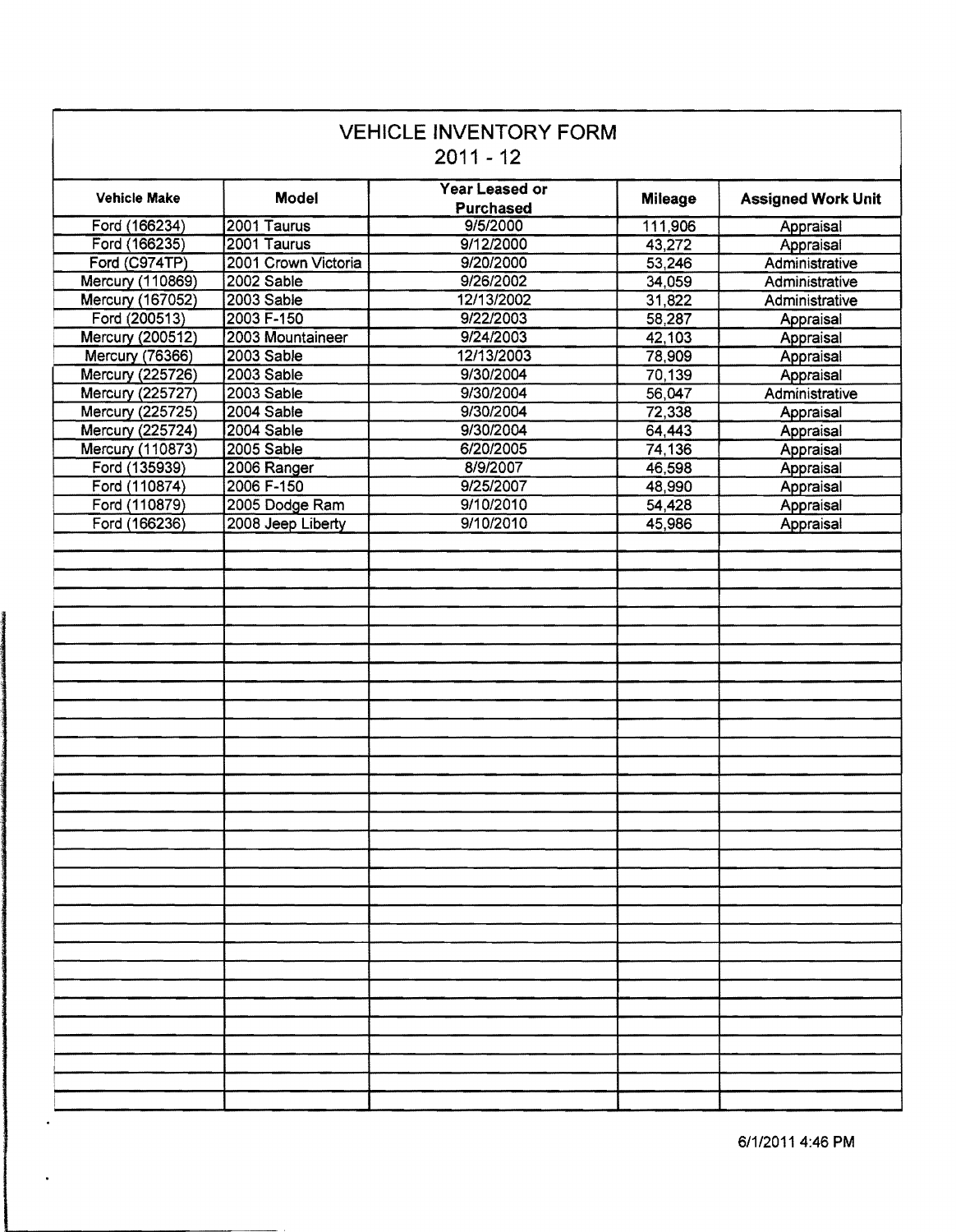| <b>TRAVEL WORKSHEET</b>             |                                        |                                        |                             |                                         |                                    |                                       |              |  |  |
|-------------------------------------|----------------------------------------|----------------------------------------|-----------------------------|-----------------------------------------|------------------------------------|---------------------------------------|--------------|--|--|
| <b>OKALOOSA COUNTY</b>              |                                        |                                        |                             |                                         |                                    |                                       |              |  |  |
|                                     | <b>LOCAL TRAVEL</b>                    |                                        |                             |                                         |                                    |                                       |              |  |  |
| <b>FIELD TRAVEL:</b>                |                                        |                                        |                             |                                         |                                    |                                       |              |  |  |
| Number of<br><b>Field Personnel</b> | <b>Office Owned</b><br>Vehicles        | <b>County Owned</b><br><b>Vehicles</b> | Personal<br><b>Vehicles</b> | <b>Total Miles for</b><br>Per. Vehicles | <b>Mileage</b><br><b>Allowance</b> | <b>Flat Rate/</b><br>No. at Flat Rate | Total        |  |  |
| 13                                  | 13                                     | 0                                      | 0                           | 0                                       | ٥                                  | 0                                     | \$0.00       |  |  |
| <b>ADMINISTRATIVE TRAVEL:</b>       |                                        |                                        |                             |                                         |                                    |                                       |              |  |  |
| Number of<br>Adm. Personnel         | <b>Office Owned</b><br><b>Vehicles</b> | <b>County Owned</b><br><b>Vehicles</b> | Personal<br><b>Vehicles</b> | <b>Total Miles for</b><br>Per. Vehicles | <b>Mileage</b><br>Allowance        | Flat Rate/<br>No. at Flat Rate        | <b>Total</b> |  |  |
| 4                                   | 4                                      | 0                                      | 0                           | 0                                       | 0                                  | 0                                     | \$0.00       |  |  |
|                                     |                                        |                                        |                             |                                         | TOTAL LOCAL TRAVEL                 |                                       | \$0          |  |  |
|                                     |                                        |                                        | <b>MISCELLANEOUS TRAVEL</b> |                                         |                                    |                                       |              |  |  |
| <b>SCHOOLS:</b>                     |                                        |                                        |                             |                                         |                                    |                                       |              |  |  |
| <b>Sponsor</b>                      | City                                   | No. Attending/<br>No. Days Each        | Personal<br><b>Vehicles</b> | <b>Mileage</b>                          | Room<br>Allowance                  | Per<br><b>Diem</b>                    | Total        |  |  |
| <b>IAAO</b>                         | Orlando                                | 9/5                                    |                             |                                         | \$3,000                            | \$2,151                               | \$5,151      |  |  |
| IAAO - CEW                          | Orlando                                | $1/3$                                  |                             |                                         | \$360                              | \$164                                 | \$524        |  |  |
| Appraisal Institute                 | <b>TBD</b>                             | 1/4                                    |                             |                                         | \$480                              | \$205                                 | \$685        |  |  |
|                                     |                                        |                                        |                             |                                         |                                    |                                       | \$0          |  |  |
|                                     |                                        |                                        |                             |                                         |                                    |                                       | \$0          |  |  |
|                                     |                                        |                                        |                             |                                         | \$0                                | \$0                                   | \$0          |  |  |
| <b>TOTAL</b>                        |                                        | 11/12                                  |                             |                                         |                                    |                                       | \$6,360      |  |  |
| <b>CONFERENCES:</b>                 |                                        |                                        |                             |                                         |                                    |                                       |              |  |  |
| <b>Sponsor</b>                      | City                                   | No. Attending/<br>No. Days Each        | Personal<br><b>Vehicles</b> | <b>Mileage</b>                          | Room<br><b>Allowance</b>           | Per<br>Diem                           | Total        |  |  |
| <b>FAPA Pre-Leg</b>                 | Tallahassee                            | 3/3                                    |                             |                                         | \$1,080                            | \$492                                 | \$1,572      |  |  |
| <b>FAPA Post-Leg</b>                | Orlando                                | 3/3                                    |                             |                                         | \$1,080                            | \$492                                 | \$1,572      |  |  |
| <b>FAPA Annual</b>                  | Orlando                                | 3/3                                    |                             |                                         | \$1,080                            | \$492                                 | \$1,572      |  |  |
| <b>GIS SHRUG</b>                    | Tallahassee                            | 2/2                                    |                             |                                         | \$480                              | \$246                                 | \$726        |  |  |
| FCIAAO                              | Lake Mary                              | 6/3                                    |                             |                                         | \$2,160                            | \$984                                 | \$3,144      |  |  |
| <b>TOTAL</b>                        |                                        | 17/14                                  |                             |                                         |                                    |                                       | \$8,586      |  |  |
| OTHER:                              |                                        |                                        |                             |                                         |                                    |                                       |              |  |  |
| <b>TYPE OF TRAVEL</b>               |                                        |                                        | <b>Number</b>               |                                         | Room                               | Per                                   |              |  |  |
|                                     |                                        |                                        | of Trips                    | <b>Mileage</b>                          | <b>Allowance</b>                   | Diem                                  | Total        |  |  |
| LEGISLATIVE<br><b>GENERAL</b>       |                                        |                                        | 5                           |                                         | \$600                              | \$410                                 | \$1,010      |  |  |
|                                     |                                        |                                        | 3                           |                                         | \$360                              | \$246                                 | \$606        |  |  |
| TOTAL MISCELLANEOUS TRAVEL          |                                        |                                        |                             |                                         |                                    |                                       | \$16,562     |  |  |
|                                     |                                        |                                        |                             | <b>MOTOR POOL CHARGES</b>               |                                    |                                       |              |  |  |
|                                     |                                        |                                        |                             |                                         |                                    |                                       |              |  |  |
|                                     |                                        |                                        |                             | TOTAL TRAVEL REQUEST                    |                                    |                                       | \$16,562     |  |  |

 $\mathbf{I}$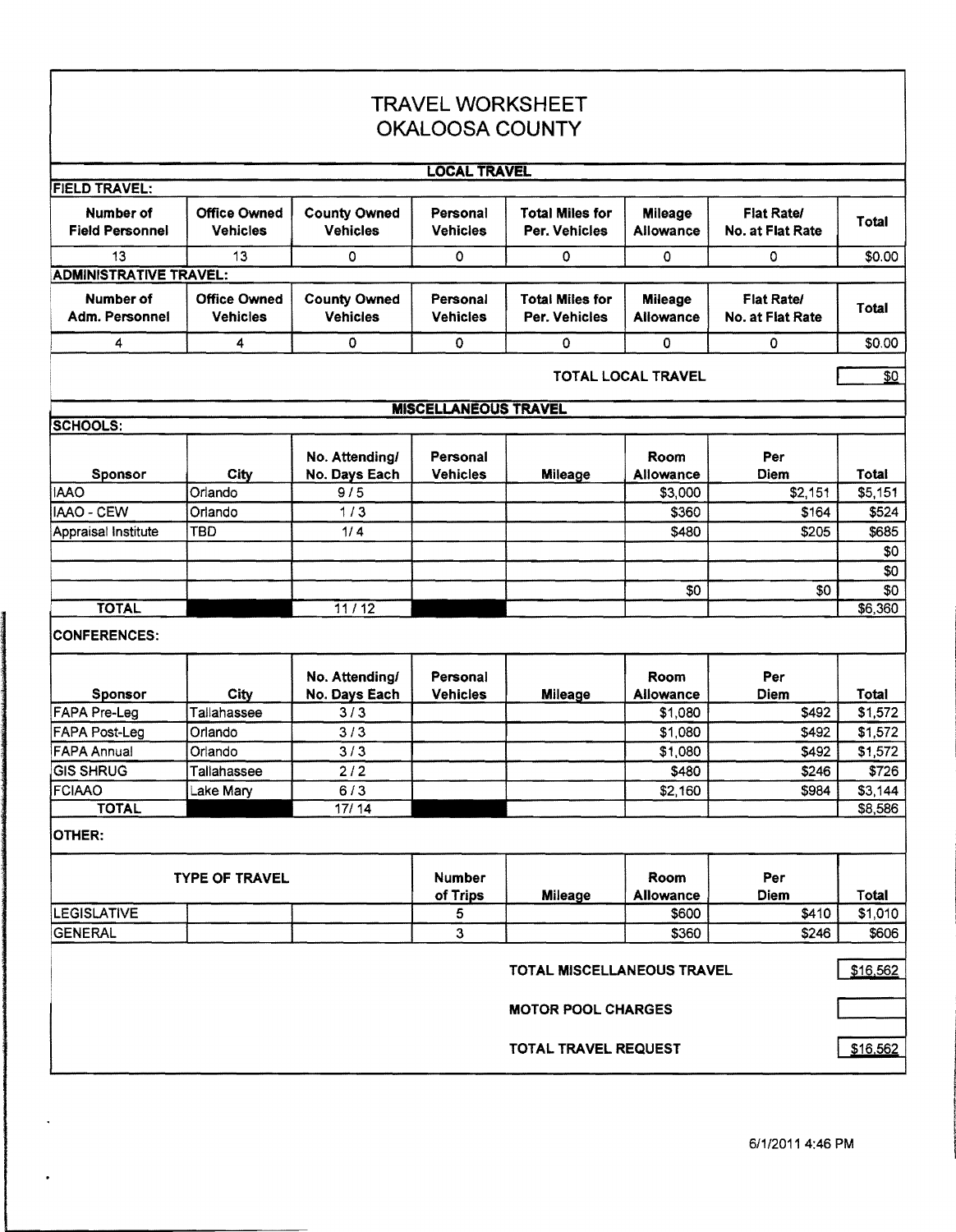| POSTAGE WORKSHEET<br><b>OKALOOSA COUNTY</b>                      |                 |              |         |  |  |  |  |
|------------------------------------------------------------------|-----------------|--------------|---------|--|--|--|--|
| <b>Type Of Mail</b>                                              | Number of Items | Postage Rate | Total   |  |  |  |  |
| <b>MASS MAILINGS:</b>                                            |                 |              |         |  |  |  |  |
| Notices of Proposed Property Taxes*                              |                 |              |         |  |  |  |  |
| Personal Property Tax Returns*                                   | 0               | \$0.000      | \$0     |  |  |  |  |
| Agricultural Class of Lands*                                     | 0               | \$0.000      | \$0     |  |  |  |  |
| <b>Final Notices</b>                                             |                 |              |         |  |  |  |  |
| Receipts                                                         |                 |              |         |  |  |  |  |
| <b>EXEMPTIONS:</b>                                               |                 |              |         |  |  |  |  |
| Renewal Application for Homestead*<br>and related Tax Exemptions | 0               | \$0.000      | \$0     |  |  |  |  |
| <b>Final Notices</b>                                             |                 |              |         |  |  |  |  |
| Receipts                                                         |                 |              |         |  |  |  |  |
| Agricultural Exemption Denials/Approvals                         | 150             | \$0.440      | \$66    |  |  |  |  |
| Agricultural Exemption Applications                              | 150             | \$0.440      | \$66    |  |  |  |  |
| Other: (Specify Type)                                            |                 |              |         |  |  |  |  |
| Intent to Deny Homestead Exemption                               | 1.132           | \$0.440      | \$498   |  |  |  |  |
| Military HX Applications/Acceptance Ltrs                         | 2,455           | \$0.440      | \$1,080 |  |  |  |  |
| Senior Exemption/Check File                                      | 2,150           | \$0.440      | \$946   |  |  |  |  |
| Pre-File Letters for Homestead                                   | 2,400           | \$0.440      | \$1,056 |  |  |  |  |
| <b>Senior Denial Letters</b>                                     | 250             | \$0.440      | \$110   |  |  |  |  |
| Official Denial of Homestead Exemption                           | 400             | \$0.440      | \$176   |  |  |  |  |
| Official Denial of Homestead Exemption                           | 10              | \$5.590      | \$56    |  |  |  |  |
| Sales Verification and Income Request                            | 3,200           | \$0.580      | \$1,856 |  |  |  |  |
| Liens                                                            | 110             | \$5.590      | \$615   |  |  |  |  |
| <b>TPP Reminder Cards</b>                                        | 1,500           | \$0.400      | \$600   |  |  |  |  |
| *TOTAL MASS MAILINGS                                             |                 |              | \$7,125 |  |  |  |  |
| <b>GENERAL CORRESPONDENCE</b>                                    |                 |              |         |  |  |  |  |
| Office                                                           | 8.000           | \$0.440      | \$3,520 |  |  |  |  |
| Office-Certified Mail                                            | 50              | \$5.590      | \$280   |  |  |  |  |
| Tangible Personal Property Dept                                  | 1,754           | \$0.440      | \$772   |  |  |  |  |
| TOTAL GENERAL CORRESPONDENCE                                     |                 |              | \$4,571 |  |  |  |  |

**TOTAL POSTAGE REQUEST** {Enter on line 4251, Column {5), Schedule II)

**\$11,696** 

Explain the method you intend to utilize for the Annual Application for Exemption(s) and the Receipt(s) for the fiscal year 2011-2012 (i.e. Automatic homestead renewal • mailing of receipts, etc.).

Automatic homestead renewal

·The Board of County Commissioners pays for the the mailing of TRIM NOTICES per s.200.069 FS.

**·NOTE: If the mailing of the Notices of Proposed Property Taxes (TRIM) is included** in **the mass mailing calculation, please** include **a letter of authorization from your County Commission. This letter is needed since this mailing should be at the expense of the Board of County Commissioners as perscribed by s.200.069, Florida Statutes. If the postage expense for TRIM Notices is to be a direct reimbursement to you by the county, do not include it in the total postage request**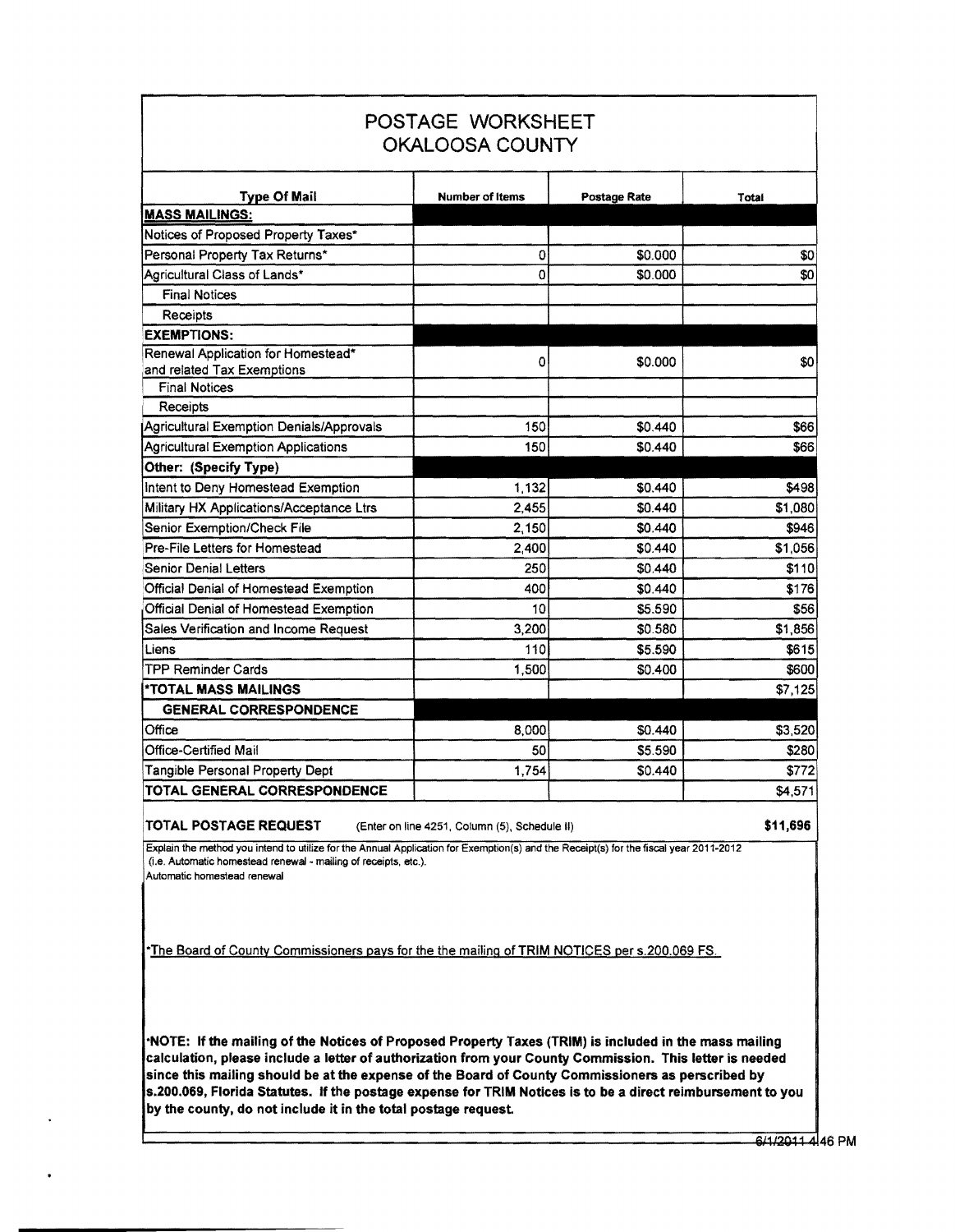|                                             |             | <b>EDUCATION WORKSHEET</b><br><b>OKALOOSA COUNTY</b> |              |                                |              |
|---------------------------------------------|-------------|------------------------------------------------------|--------------|--------------------------------|--------------|
|                                             |             |                                                      |              |                                |              |
|                                             |             | <b>SCHOOLS</b>                                       |              |                                |              |
| <b>Sponsor</b>                              | City        | <b>Tuition</b>                                       | <b>Texts</b> | <b>Number Attending</b>        | <b>TOTAL</b> |
| <b>IAAO 1&amp;2</b>                         | Orlando     | \$600                                                |              | 4                              | \$2,400      |
| IAAO 3xx                                    | Orlando     | \$600                                                |              | O                              | \$0          |
| IAAO 4xx                                    | Orlando     | \$600                                                |              | 0                              | \$0          |
| IAAO 6xx                                    | Orlando     | \$600                                                |              | 5                              | \$3,000      |
| Appraisal Institute                         | <b>TBD</b>  | \$450                                                |              | 1                              | \$450        |
|                                             |             |                                                      |              |                                | \$0          |
|                                             |             |                                                      |              |                                | \$0          |
| <b>TOTAL</b>                                |             |                                                      |              | 10                             | \$5,850      |
|                                             |             | <b>WORKSHOPS</b>                                     |              |                                |              |
| Sponsor                                     | City        | Tuition                                              | Texts        | <b>Number Attending</b>        | <b>TOTAL</b> |
| <b>IAAO-CEW</b>                             | Orlando     | \$400                                                |              |                                | \$400        |
|                                             |             |                                                      |              |                                | \$0          |
|                                             |             |                                                      |              |                                | \$0          |
| <b>TOTAL</b>                                |             |                                                      |              | 1                              | \$400        |
|                                             |             | <b>CONFERENCES AND SEMINARS</b>                      |              |                                |              |
|                                             |             |                                                      |              |                                |              |
| Sponsor                                     | City        | Tuition                                              | Texts        | <b>Number Attending</b>        | <b>TOTAL</b> |
| <b>FAPA Pre-Leg</b>                         | Tallahassee | \$225                                                |              | 3                              | \$675        |
| <b>FAPA Post-Leg</b>                        | Orlando     | \$225                                                |              | $\overline{\mathbf{3}}$        | \$675        |
| <b>FAPA Annual</b>                          | Orlando     | \$225                                                |              | 3                              | \$675        |
|                                             |             |                                                      |              |                                |              |
|                                             |             |                                                      |              |                                |              |
| <b>TOTAL</b>                                |             |                                                      |              | 9                              | \$2,025      |
|                                             |             |                                                      |              |                                |              |
| <b>OTHER</b>                                |             |                                                      |              |                                |              |
| <b>Sponsor</b>                              | City        | <b>Tuition</b>                                       | <b>Texts</b> | <b>Number Attending</b>        | <b>TOTAL</b> |
| <b>GIS SHRUG</b>                            | Tallahassee | \$100                                                |              | 2                              | \$200        |
|                                             |             |                                                      |              | 0                              | \$0          |
| <b>TOTAL</b>                                |             |                                                      |              | $\overline{2}$                 | \$200        |
| <b>OTHER EDUCATIONAL EXPENSES (SPECIFY)</b> |             |                                                      |              |                                |              |
|                                             |             |                                                      |              |                                |              |
|                                             |             |                                                      |              |                                |              |
|                                             |             |                                                      |              | <b>TOTAL</b>                   | \$0          |
|                                             |             |                                                      |              |                                |              |
|                                             |             |                                                      |              | <b>TOTAL EDUCATION EXPENSE</b> | \$8,475      |
|                                             |             |                                                      |              |                                |              |
|                                             |             |                                                      |              |                                |              |
|                                             |             |                                                      |              |                                |              |
|                                             |             |                                                      |              |                                |              |

 $\bullet$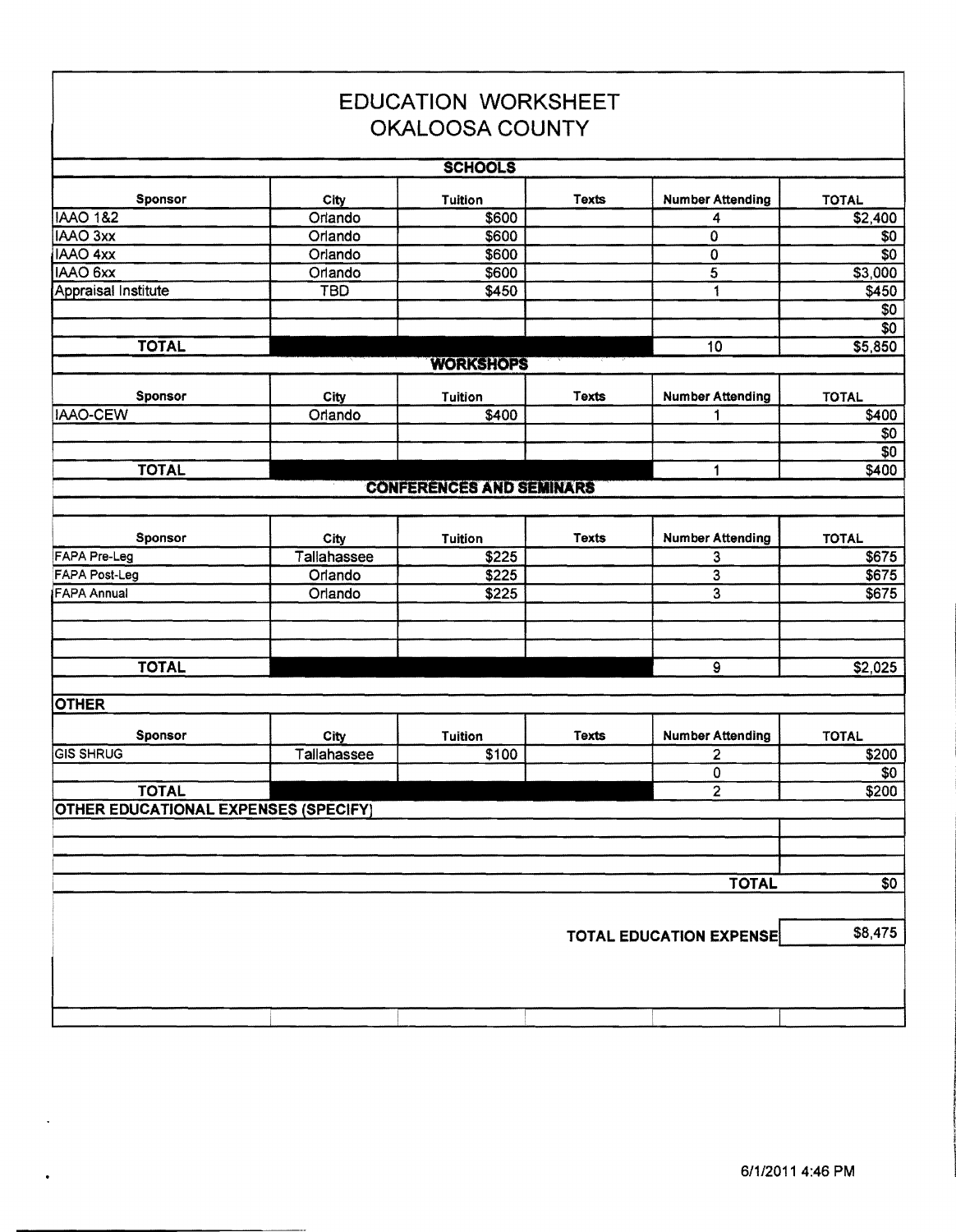| <b>DATA PROCESSING PURCHASE</b><br><b>JUSTIFICATION</b><br><b>OKALOOSA COUNTY</b>                                                                                                                                                                                                                                                                                |                                                                                                             |                                                  |                                                       |                                                         |                                               |  |  |
|------------------------------------------------------------------------------------------------------------------------------------------------------------------------------------------------------------------------------------------------------------------------------------------------------------------------------------------------------------------|-------------------------------------------------------------------------------------------------------------|--------------------------------------------------|-------------------------------------------------------|---------------------------------------------------------|-----------------------------------------------|--|--|
| <b>ITEM</b><br><b>REQUESTED</b>                                                                                                                                                                                                                                                                                                                                  | <b>NUMBER</b><br><b>REQUESTED</b>                                                                           | <b>MAKE AND</b><br><b>MODEL</b><br><b>NUMBER</b> | <b>LENGTH OF</b><br><b>PAYMENT</b><br><b>SCHEDULE</b> | <b>COST</b><br><b>FOR FISCAL</b><br><b>YEAR 2011-12</b> | <b>FULL</b><br><b>COST</b><br>$\frac{60}{50}$ |  |  |
|                                                                                                                                                                                                                                                                                                                                                                  |                                                                                                             |                                                  |                                                       |                                                         | $\frac{$0}{0}$                                |  |  |
|                                                                                                                                                                                                                                                                                                                                                                  |                                                                                                             |                                                  |                                                       |                                                         |                                               |  |  |
|                                                                                                                                                                                                                                                                                                                                                                  |                                                                                                             |                                                  |                                                       |                                                         | $\frac{$0}{0}$<br>$\overline{30}$             |  |  |
| <b>Check one below:</b>                                                                                                                                                                                                                                                                                                                                          | REPLACEMENT OF EXISTING EQUIPMENT ________________ ADDITIONAL EQUIPMENT ______                              |                                                  |                                                       |                                                         |                                               |  |  |
|                                                                                                                                                                                                                                                                                                                                                                  | STATEMENT OF NEED: To include but not limited to age, condition, response time, etc. of existing equipment. |                                                  |                                                       |                                                         |                                               |  |  |
|                                                                                                                                                                                                                                                                                                                                                                  |                                                                                                             |                                                  |                                                       |                                                         |                                               |  |  |
|                                                                                                                                                                                                                                                                                                                                                                  |                                                                                                             |                                                  |                                                       |                                                         |                                               |  |  |
|                                                                                                                                                                                                                                                                                                                                                                  |                                                                                                             |                                                  |                                                       |                                                         |                                               |  |  |
|                                                                                                                                                                                                                                                                                                                                                                  |                                                                                                             |                                                  |                                                       |                                                         |                                               |  |  |
|                                                                                                                                                                                                                                                                                                                                                                  |                                                                                                             |                                                  |                                                       |                                                         |                                               |  |  |
|                                                                                                                                                                                                                                                                                                                                                                  |                                                                                                             |                                                  |                                                       |                                                         |                                               |  |  |
|                                                                                                                                                                                                                                                                                                                                                                  |                                                                                                             |                                                  |                                                       |                                                         |                                               |  |  |
|                                                                                                                                                                                                                                                                                                                                                                  | HOW LONG WILL THIS PURCHASE FULFILL THOSE NEEDS?                                                            |                                                  |                                                       |                                                         |                                               |  |  |
|                                                                                                                                                                                                                                                                                                                                                                  |                                                                                                             |                                                  |                                                       |                                                         |                                               |  |  |
|                                                                                                                                                                                                                                                                                                                                                                  |                                                                                                             |                                                  |                                                       |                                                         |                                               |  |  |
|                                                                                                                                                                                                                                                                                                                                                                  |                                                                                                             |                                                  |                                                       |                                                         |                                               |  |  |
|                                                                                                                                                                                                                                                                                                                                                                  |                                                                                                             |                                                  |                                                       |                                                         |                                               |  |  |
|                                                                                                                                                                                                                                                                                                                                                                  | ADDITIONAL COMMENTS OR PERTINENT INFORMATION                                                                |                                                  |                                                       |                                                         |                                               |  |  |
|                                                                                                                                                                                                                                                                                                                                                                  |                                                                                                             |                                                  |                                                       |                                                         |                                               |  |  |
|                                                                                                                                                                                                                                                                                                                                                                  |                                                                                                             |                                                  |                                                       |                                                         |                                               |  |  |
|                                                                                                                                                                                                                                                                                                                                                                  |                                                                                                             |                                                  |                                                       |                                                         |                                               |  |  |
| NOTE: A summary should be submitted for continuation of, or updates to systems being purchased or previously<br>purchased by your office. This includes co-owned with another office in your county. This summary should include<br>initial equipment, year of acquisition and a proposed schedule by year of enhancements to be reflected in future<br>budgets. |                                                                                                             |                                                  |                                                       |                                                         |                                               |  |  |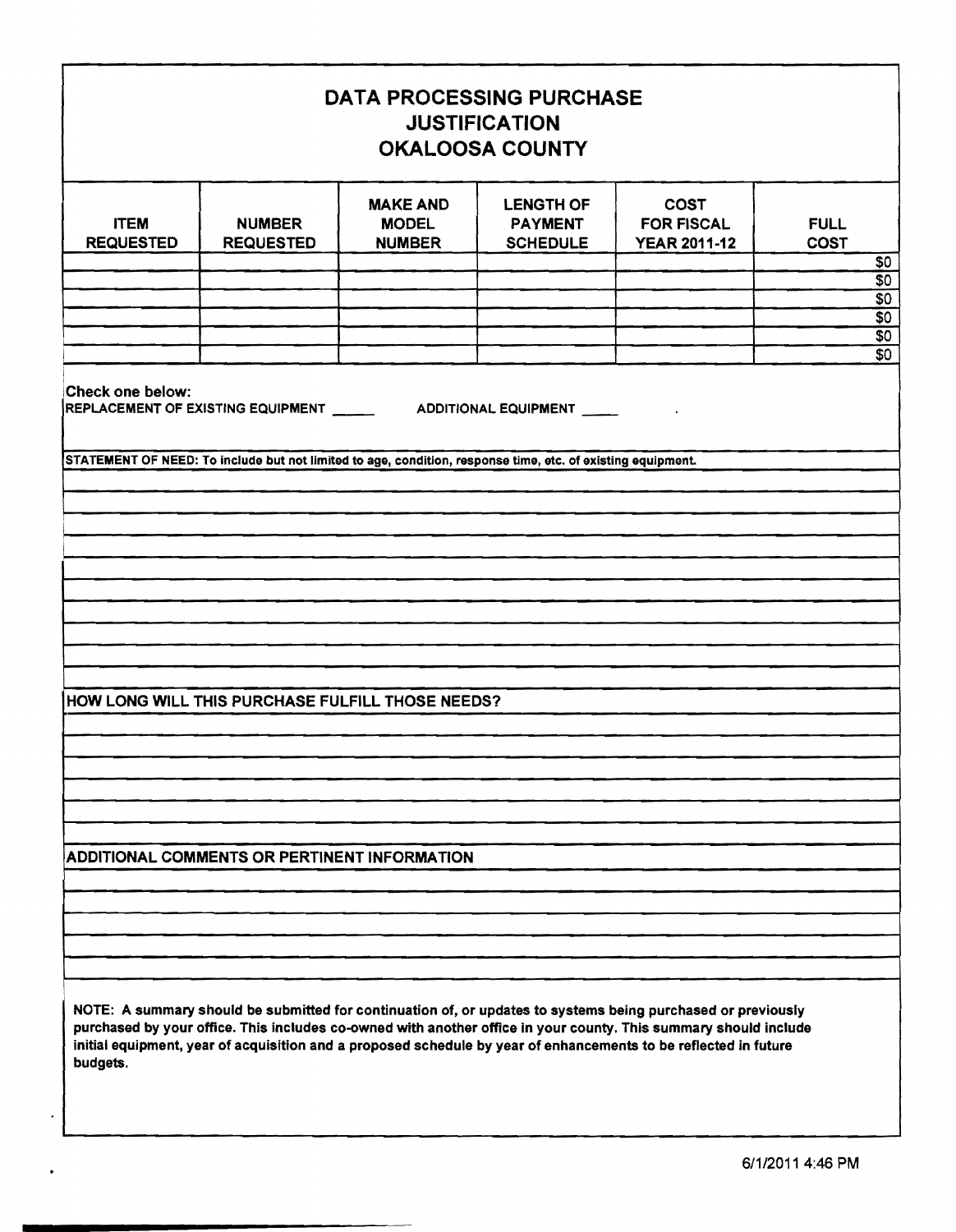| Pos.<br>No.     | Position <sup>8</sup><br>en et l<br>Classication and all | obinza katok<br>96040 | # Days<br>Vacant |
|-----------------|----------------------------------------------------------|-----------------------|------------------|
| $6\phantom{1}6$ | Residential Appraiser                                    | 45,706                | 13               |
| 10              | Director of Appraisals                                   | 98,511                | 183              |
| 13              | <b>Customer Service Clerk</b>                            | 24,450                | 38               |
| 24              | Residential Appraiser Deputy Investigator                | 28,137                | 73               |
| 30              | <b>Director of Administration</b>                        | 50,000                | 243              |
| 39              | <b>TPP Appraiser</b>                                     | 40,911                | 56               |
|                 |                                                          |                       |                  |
|                 |                                                          |                       |                  |
|                 |                                                          |                       |                  |
|                 |                                                          |                       |                  |
|                 |                                                          |                       |                  |
|                 |                                                          |                       |                  |
|                 |                                                          |                       |                  |
|                 |                                                          |                       |                  |
|                 |                                                          |                       |                  |
|                 |                                                          |                       |                  |
|                 |                                                          |                       |                  |
|                 |                                                          |                       |                  |
|                 |                                                          |                       |                  |
|                 |                                                          |                       |                  |
|                 |                                                          |                       |                  |
|                 |                                                          |                       |                  |
|                 |                                                          |                       |                  |
|                 |                                                          |                       |                  |
|                 |                                                          |                       |                  |
|                 |                                                          |                       |                  |
|                 |                                                          |                       |                  |
|                 |                                                          |                       |                  |

## DETAIL OF VACANT POSITIONS

\**Please insert additional lines ifnecessary.* 

I

 $\bullet$ 

la la regional de la partida de la partida de la partida de la partida de la partida de la partida de la parti<br>La partida de la partida de la partida de la partida de la partida de la partida de la partida de la partida d

j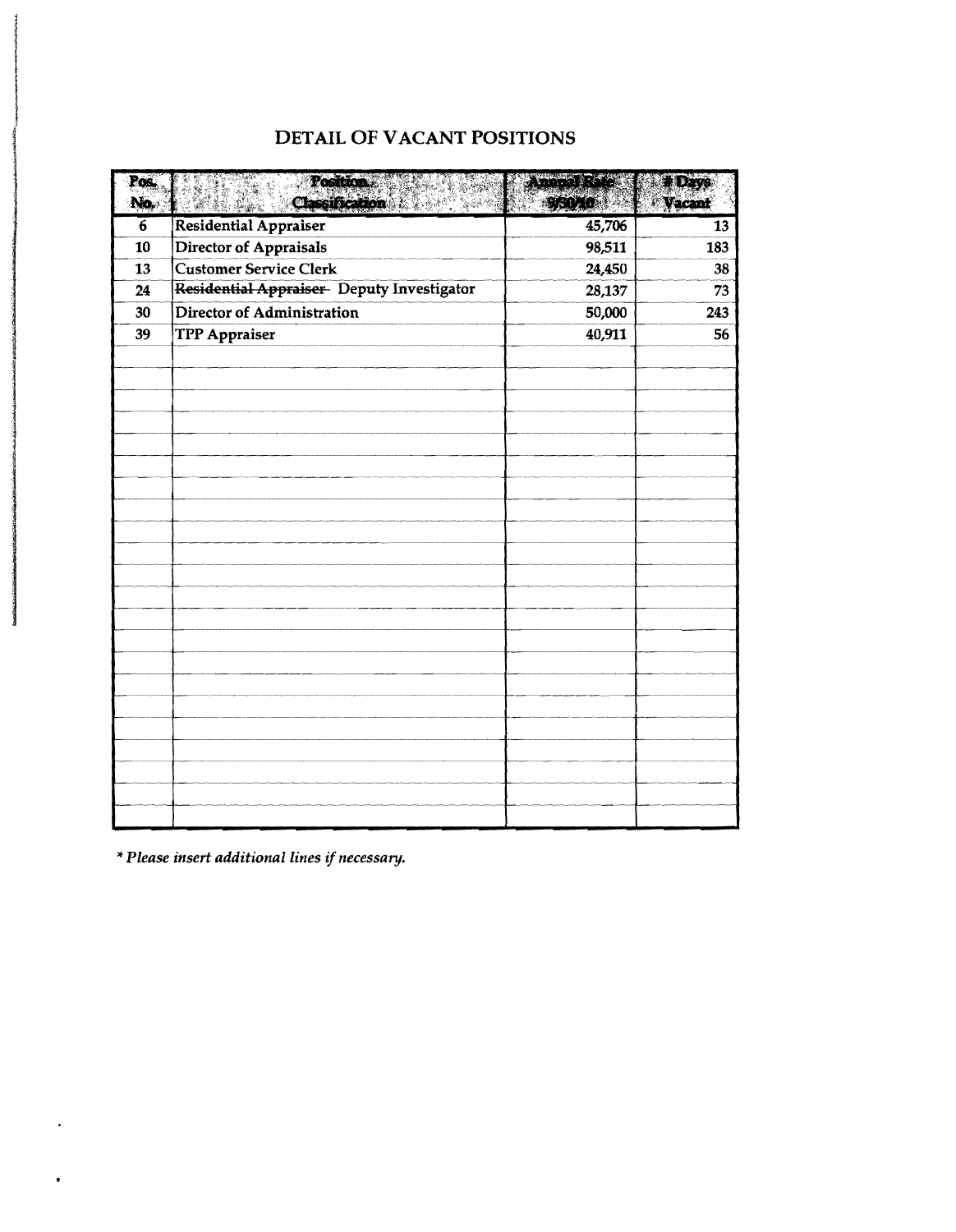## SUMMARY OF REDUCTIONS REQUEST

### PROPERTY APPRAISER

| <b>APPROPRIATION</b><br><b>CATEGORY</b>                 |             | <b>BUDGET</b><br><b>REQUEST</b><br>2011-12 | <b>Reductions Requested by</b><br>the COUNTY |         | Reductions Reflected in<br><b>REQUEST</b> |            |
|---------------------------------------------------------|-------------|--------------------------------------------|----------------------------------------------|---------|-------------------------------------------|------------|
|                                                         |             |                                            |                                              |         | <b>AMOUNT</b>                             | %          |
| PERSONAL SERVICES<br>$(Sch. 1-1A)$                      | 2,485,761   | 2,436,709                                  | $\Omega$                                     | 0.0%    | (49,052)                                  | $-2.0%$    |
| <b>OPERATING EXPENSES</b><br>(Sch. II)                  | 507,505     | 469,077                                    | $\mathbf 0$                                  | 0.0%    | (38, 428)                                 | $-7.6%$    |
| <b>OPERATING</b><br><b>CAPITAL OUTLAY</b><br>(Sch. III) | 30,000      | 0                                          | $\mathbf{0}$                                 | 0.0%    | (30,000)                                  | $-100.0\%$ |
| NON-OPERATING<br>(Sch. IV)                              | 5,000       | 5,000                                      | $\theta$                                     | 0.0%    | 0                                         | 0.0%       |
| <b>TOTAL EXPENDITURES</b>                               | \$3,028,266 | \$2,910,786                                | \$0                                          | $0.0\%$ | ( \$117,480)                              | $-3.9%$    |
|                                                         |             |                                            |                                              |         |                                           |            |
| <b>NUMBER OF POSITIONS</b>                              | 39          | 39                                         |                                              | 0.0%    | 0                                         | 0.0%       |

The Okaloosa BOCC did not request any funding reductions of the Property Appraiser. The Board did express an appreciation of the Property Appraiser for a consistent conservative approach to budgeting and were confident that the Property Appraiser would eliminate costs where possible.

\**Please use the second tab to clarify any deviation in the reductions requested by the county and the redu, in this request.*